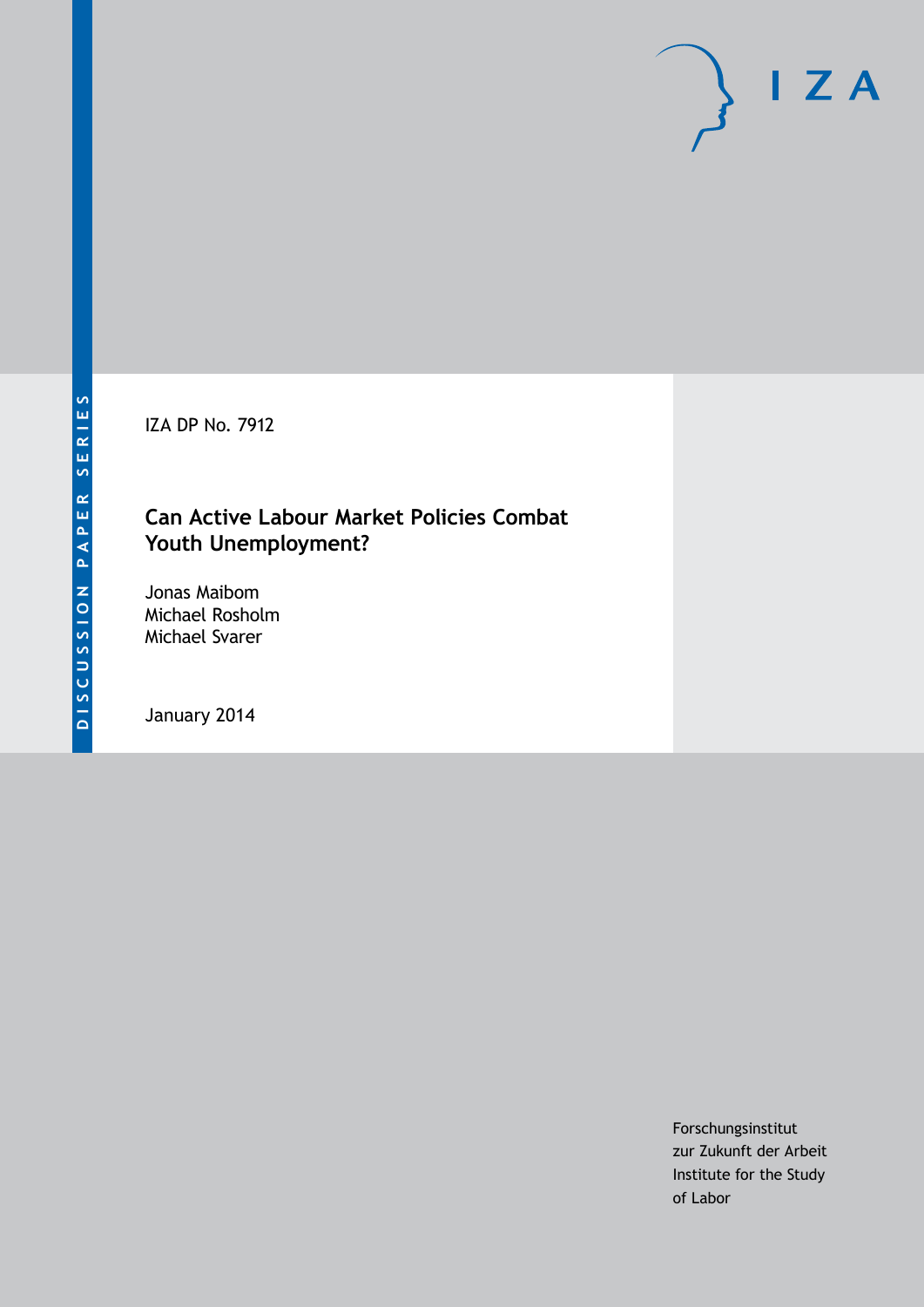# **Can Active Labour Market Policies Combat Youth Unemployment?**

### **Jonas Maibom**

*Aarhus University*

## **Michael Rosholm**

*Aarhus University, TrygFonden's Centre for Child Research and IZA*

### **Michael Svarer**

*Aarhus University, TrygFonden's Centre for Child Research and IZA*

> Discussion Paper No. 7912 January 2014

> > IZA

P.O. Box 7240 53072 Bonn Germany

Phone: +49-228-3894-0 Fax: +49-228-3894-180 E-mail: [iza@iza.org](mailto:iza@iza.org)

Any opinions expressed here are those of the author(s) and not those of IZA. Research published in this series may include views on policy, but the institute itself takes no institutional policy positions. The IZA research network is committed to the IZA Guiding Principles of Research Integrity.

The Institute for the Study of Labor (IZA) in Bonn is a local and virtual international research center and a place of communication between science, politics and business. IZA is an independent nonprofit organization supported by Deutsche Post Foundation. The center is associated with the University of Bonn and offers a stimulating research environment through its international network, workshops and conferences, data service, project support, research visits and doctoral program. IZA engages in (i) original and internationally competitive research in all fields of labor economics, (ii) development of policy concepts, and (iii) dissemination of research results and concepts to the interested public.

IZA Discussion Papers often represent preliminary work and are circulated to encourage discussion. Citation of such a paper should account for its provisional character. A revised version may be available directly from the author.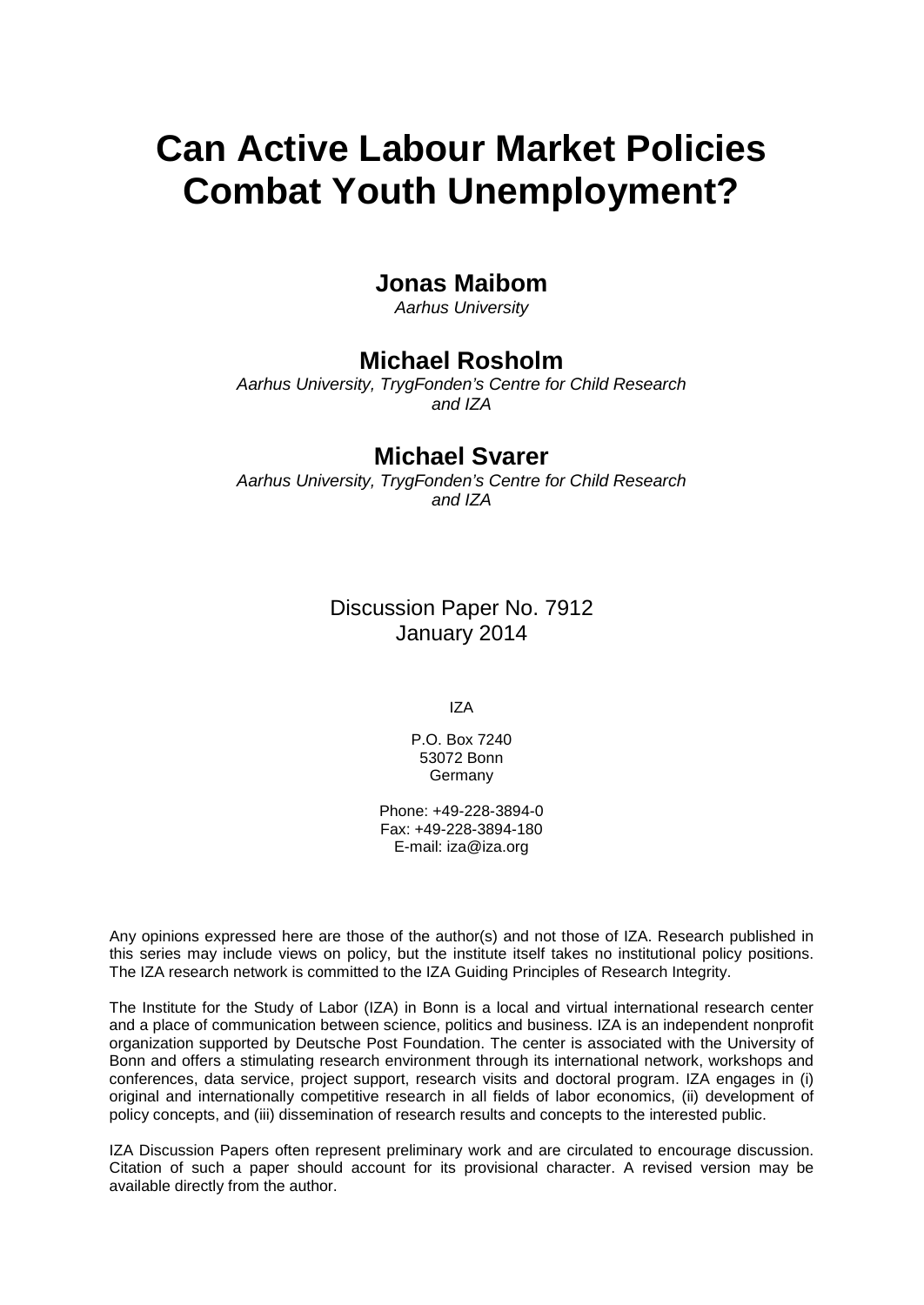IZA Discussion Paper No. 7912 January 2014

# **ABSTRACT**

# **Can Active Labour Market Policies Combat Youth Unemployment?**

Active labour market policies (ALMPs) may play an important role in preventing an increase in long-term unemployment following the Great Recession. We consider this issue for Denmark, a country relying extensively on this instrument. We present evidence on the effectiveness of ALMPs as a way of fighting youth unemployment using results from a randomised controlled trial (RCT) that intensified the use of ALMPs. The intervention was conducted after the onset of the financial crisis, and the findings are relatively unfavourable in the sense that further intensification of an already quite intensive effort for youth did not increase employment. In addition, the intensification of ALMPs seems to have in-creased transitions into sickness benefits.

JEL Classification: J0, J64

Keywords: youth unemployment, activation, random controlled experiments

Corresponding author:

Michael Svarer Department of Economics and Business TrygFonden's Centre for Child Research Aarhus University Fuglesangs Allé 4 building 2621, room 3a 8210 Aarhus V **Denmark** E-mail: [msvarer@econ.au.dk](mailto:msvarer@econ.au.dk)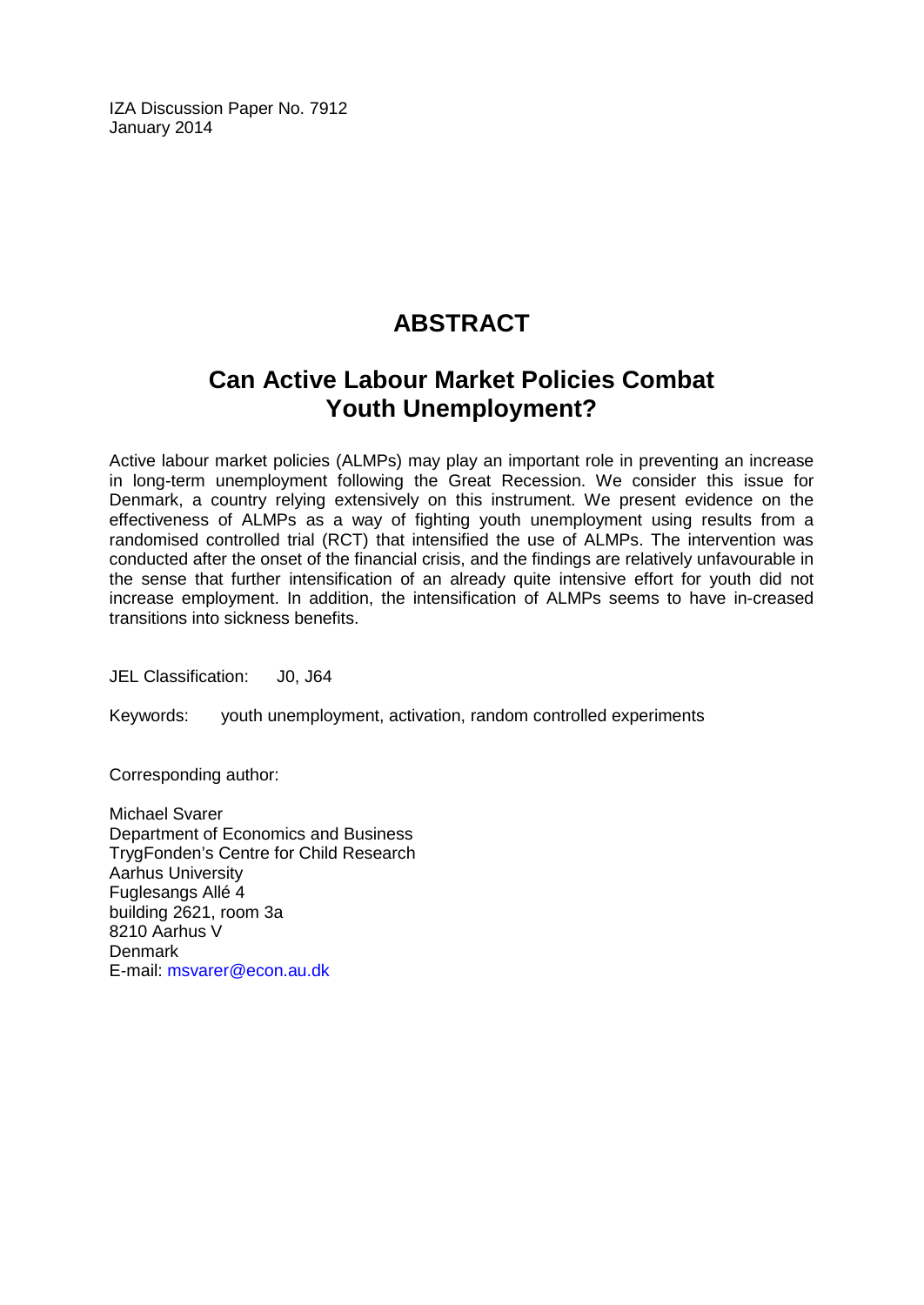#### 1. Introduction

The Great Recession has had a large labour market impact, causing a steep decrease in employment rates, in many countries. For given macroeconomic and institutional settings, the overriding task for labour market policies in this case, is to reduce the extent to which the resulting rise in unemployment translates into an increase in long-term unemployment and the structural unemployment rate. Experience from the high unemployment period in the 1970s and 1980s both show how steep increases in unemployment can translate into increases in structural unemployment and further, how difficult it may be to bring down the structural unemployment rate subsequently – in Denmark this process lasted almost 15 years.

Prior to the Great Recession, the Danish labour market was booming, to the point of overheating. Employment was historically high (in fact, much higher than what was justified by production), and unemployment was extremely low, more than 2 percentage points below the estimated structural rate. The financial crisis therefore initiated a process of adjustment towards lower employment and higher unemployment. Part of which was bound to happen anyway. But, clearly, the magnitude of this realignment was fortified by the crisis.



#### Figure 1: Gross unemployment rates for different age groups.

Source: Statistics Denmark. Gross unemployment includes all unemployed recipients of UI benefits or social assistance, irrespective of whether they openly unemployed or participating in active programmes.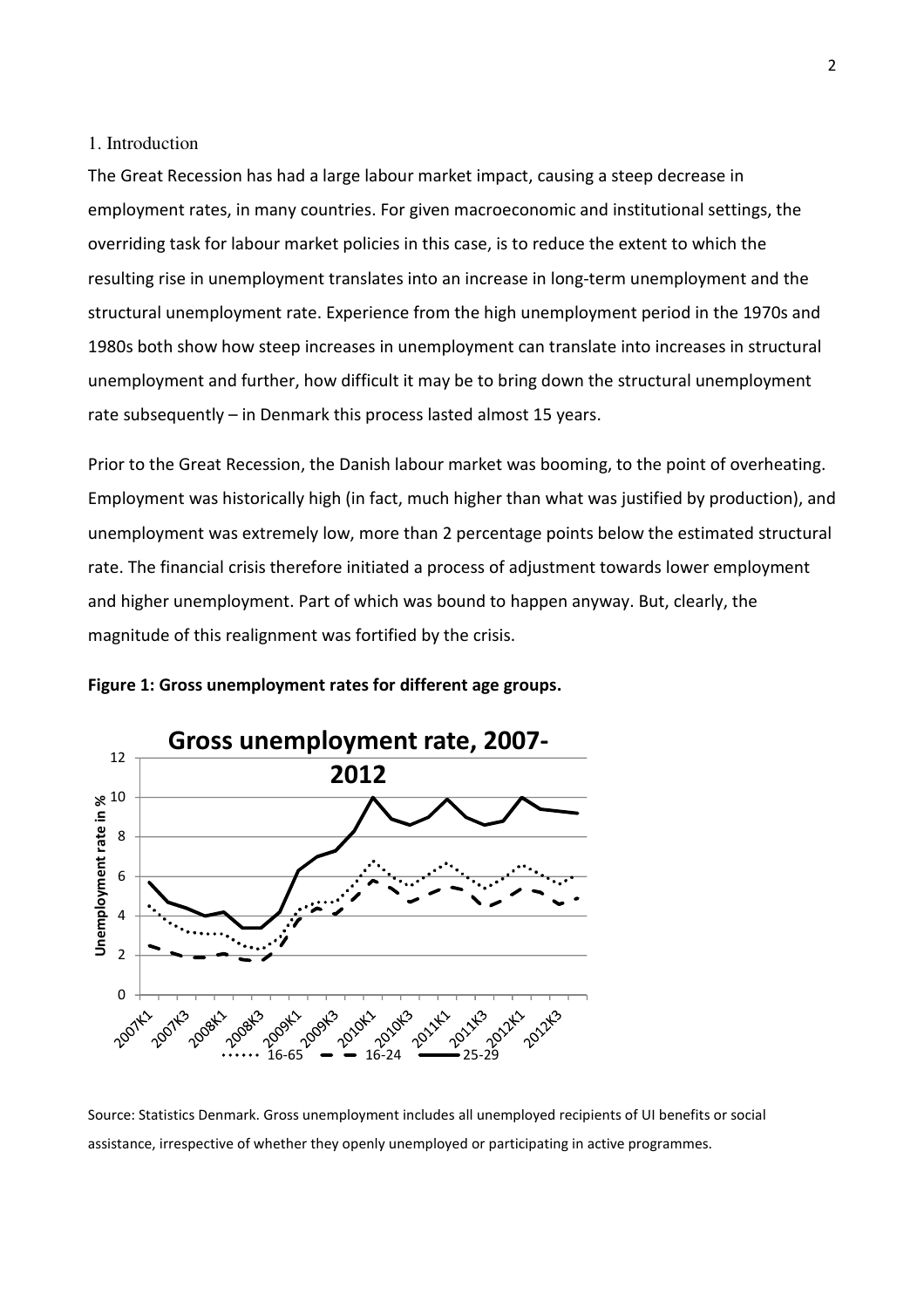Figure 1 reveals several relevant observations. First, the rise in youth unemployment has been dramatic, but from very low levels. Second, the level of youth unemployment strongly depends on the age of the individuals. Unemployment for individuals below 25 years old is much lower than for young people aged 25-29 and is, in fact, lower than the overall unemployment rate. This might be explained in part by labour market policy, which is much stricter for individuals below 25 and in particular the benefit system, which is considerably less generous for those below 25. We will discuss these aspects in more detail later. Finally, the increase in unemployment measured in percentage points have been higher for youth than for older workers – reflecting the classical phenomenon that youth are more sensitive to business cycles than older workers (see e.g. Andersen et al., 2013).

In an international comparison (based on labour force surveys) youth unemployment is slightly below OECD average for youth below 25. The unemployment rate is close to the OECD average for the 25-29 years old. The economic crisis has implied that the Danish unemployment rate is now close to the OECD average and this is also true for youth. In the current situation it is therefore not the case that Denmark is doing particular well in terms of keeping unemployment rates low (see e.g. OECD (2013)).

The increase in unemployment - in particular the increase for youth - has received a lot of policy attention, and a number of youth packages have been introduced to combat youth unemployment.<sup>1</sup> The case of youth unemployment is particularly interesting as active labour market policies (ALMP) for youth in Denmark serve dual objectives: education or employment, depending on which barriers an individual face. For unemployed individuals who have failed to obtain a professional/qualifying<sup>2</sup> education, ALMPs will often aim at preparing young individuals for obtaining such an education<sup>3</sup>, whereas unemployed youth with a professional education (youth at the second barrier) receive more traditional policies aimed at improving employment outcomes directly.

l

 $^{\rm 1}$  See e.g. http://www.bm.dk/da/Beskaeftigelsesomraadet/Flere%20i%20arbejde/Ungeindsats.aspx.

 $2$  This means that they have not completed education above upper secondary education or vocational oriented education and thereby they do not have formal skills beyond basic ones.

 $3$  This group is sometimes labeled youth at the first barrier in the literature.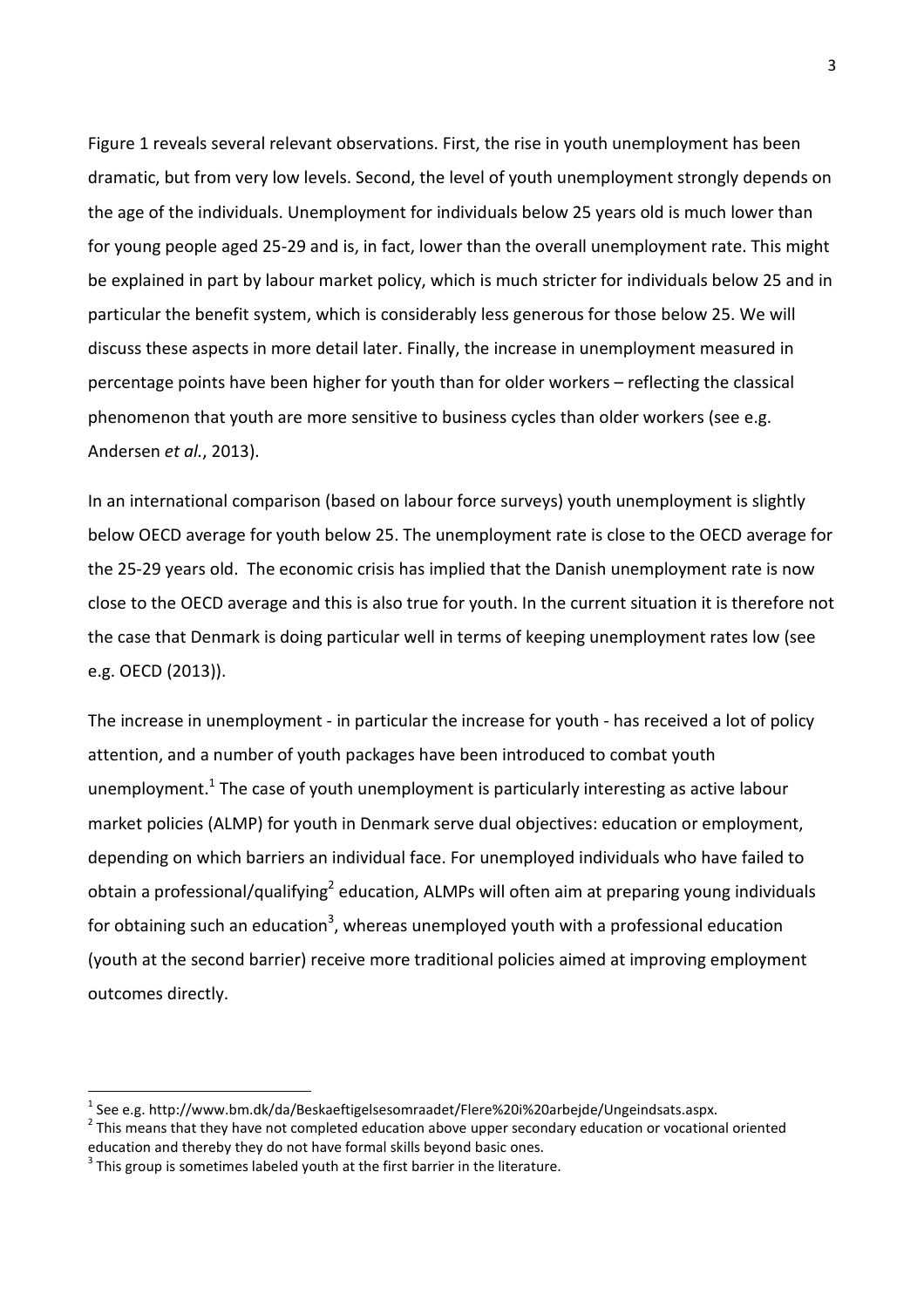The purpose of this study is to describe the active labour market tools used to help unemployed youth back into education or employment and to assess the effectiveness of the different measures. The structure of our study is as follows. First, we provide a short introduction to the Danish labour market with special focus on the use of active labour market policies and the rules that apply to youth. Second, we briefly review the literature on the effects of ALMPs for youth. Finally, we present the results from a randomised controlled trial (RCT) that was conducted in Denmark in 2009. The RCT was designed to test if further intensification of ALMPs towards youth would be successful in increasing employment for unemployed youth with a qualifying education, and whether similar programmes could also help increase educational attainment for unemployed youth without a qualifying education (i.e. could the policy achieve dual goals).

#### 2. A short introduction to the Danish labour market

The Danish labour market is characterised by three distinct elements; low levels of job protection, relatively generous unemployment benefits, and extensive use of ALMPs. Our focus in this paper is on the later part, but clearly the two other components are also important for unemployment, and the use of ALMPs must be seen in this context.

To explain ALMPs in Denmark a few institutional details are in order. Unemployment insurance is a voluntary scheme based on membership fees and tax-financed subsidies.<sup>4</sup> Persons not eligible for unemployment insurance benefits (UIB) are eligible for Social Assistance (means tested at the level of the household).

All unemployed are categorized into so-called match groups based on an overall assessment of the potential for the individual to be employed (qualifications, experience, social situation etc.). The assessment is made by case workers at the job centre. This classification has three match-groups<sup>5</sup>. The system applies to all recipients of temporary income transfers, i.e. unemployment benefits, social assistance, sickness-payment, flex-job etc.

l

 $^4$  The maximal benefit level is regulated by i) the fact that the replacement rate relative to past wage income cannot exceed 90%, and ii) a nominal cap (indexed to wage development). As a consequence the effective replacement rate is declining in the wage and is on average about 65%. Benefit duration has been shortened over the years and since 2011 it has been 2 years (2  $\frac{1}{2}$  years). To remain eligible for unemployment benefits there is a work requirement equal to 12 months within the last 36 months.

<sup>&</sup>lt;sup>5</sup> https://www.retsinformation.dk/Forms/R0710.aspx?id=139870.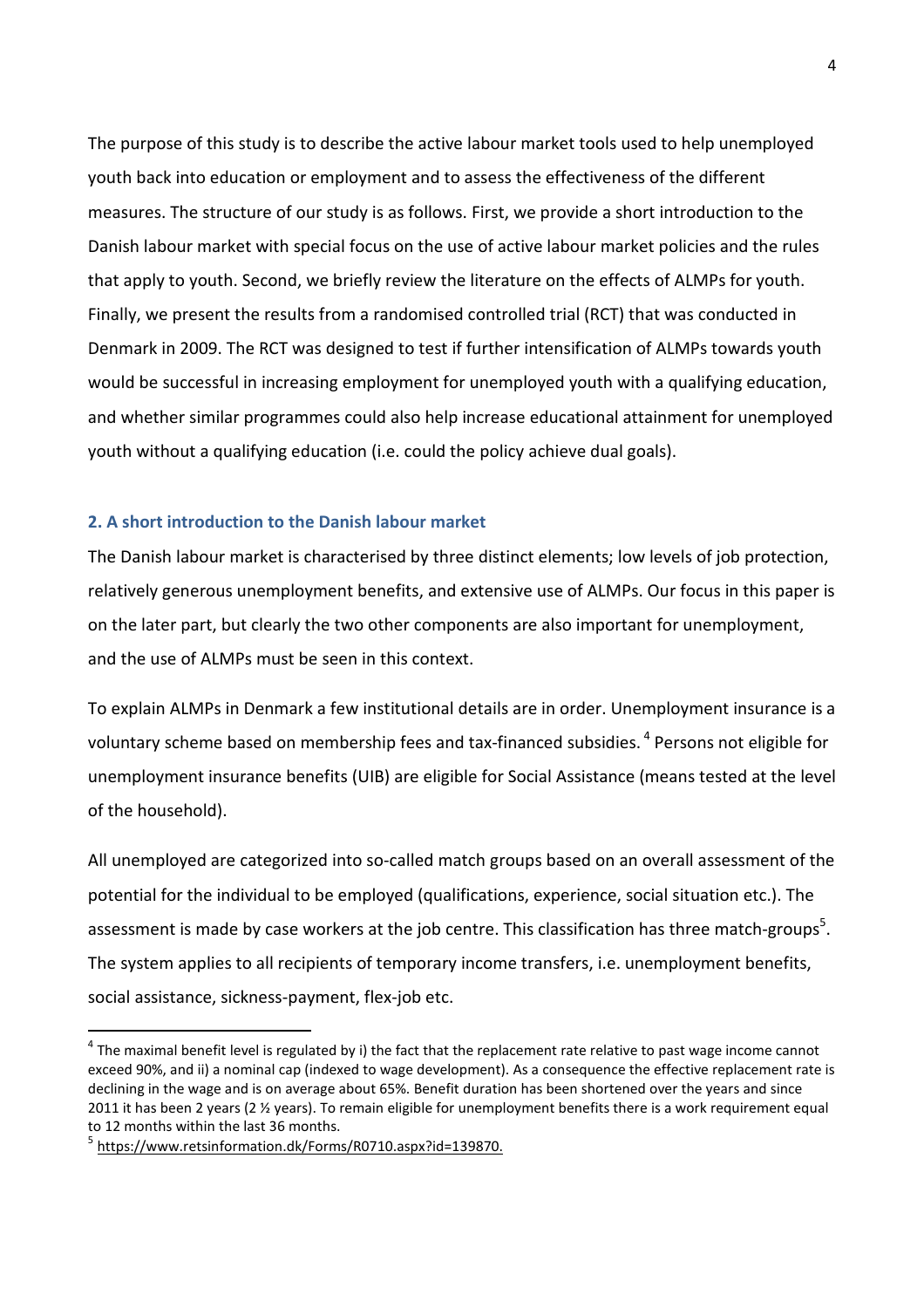- Group I (job-ready): Individuals with no problems beyond unemployment. A person who is available for a job and who can become self-supportive within 3 months.
- Group II (ready for activity): Individual is not at present ready to start working, but is capable of participating in a programme activity aiming at employment.
- Group III (temporarily passive): Individual is neither ready for a job nor for participation in a programme activity aiming at employment.

Individuals on UIB are automatically in group I. The rules for ALMP reviewed below apply to all individuals (whether on UIB or SA) in match group I. In the following we distinguish between unemployed entitled to UIB – UI unemployed – and unemployed entitled to social assistance and in match group I – SA unemployed. The sum of UI- and SA-unemployed is denoted gross unemployment.

While the overall focus on ALMP has been strong since the mid-1990s, the specific design has been under more or less continuous change. Recently, part of this change can be subscribed to favourable results obtained from Danish RCTs, more on this issue later. The current system has two key elements (contact and activation):

- Contact: An unemployed (whether on UIB or SA) has to have a CV available on the job centre website within the first four weeks of unemployment, and he/she must participate in interviews on job search and labour market availability at the job centre at least every 3<sup>rd</sup> month.
- Unemployed have a right and an obligation to participate in an activation programme after 9 months of unemployment, and thereafter every 6 months.

For youth there are some special rules:

- Below the age of 30: First interview within one month, thereafter every 3 months.
- Below the age of 30: First activation (right and duty) after 3 months. If the person does not have a qualifying education (defined above), the activation programme should be aiming at education in the ordinary educational system.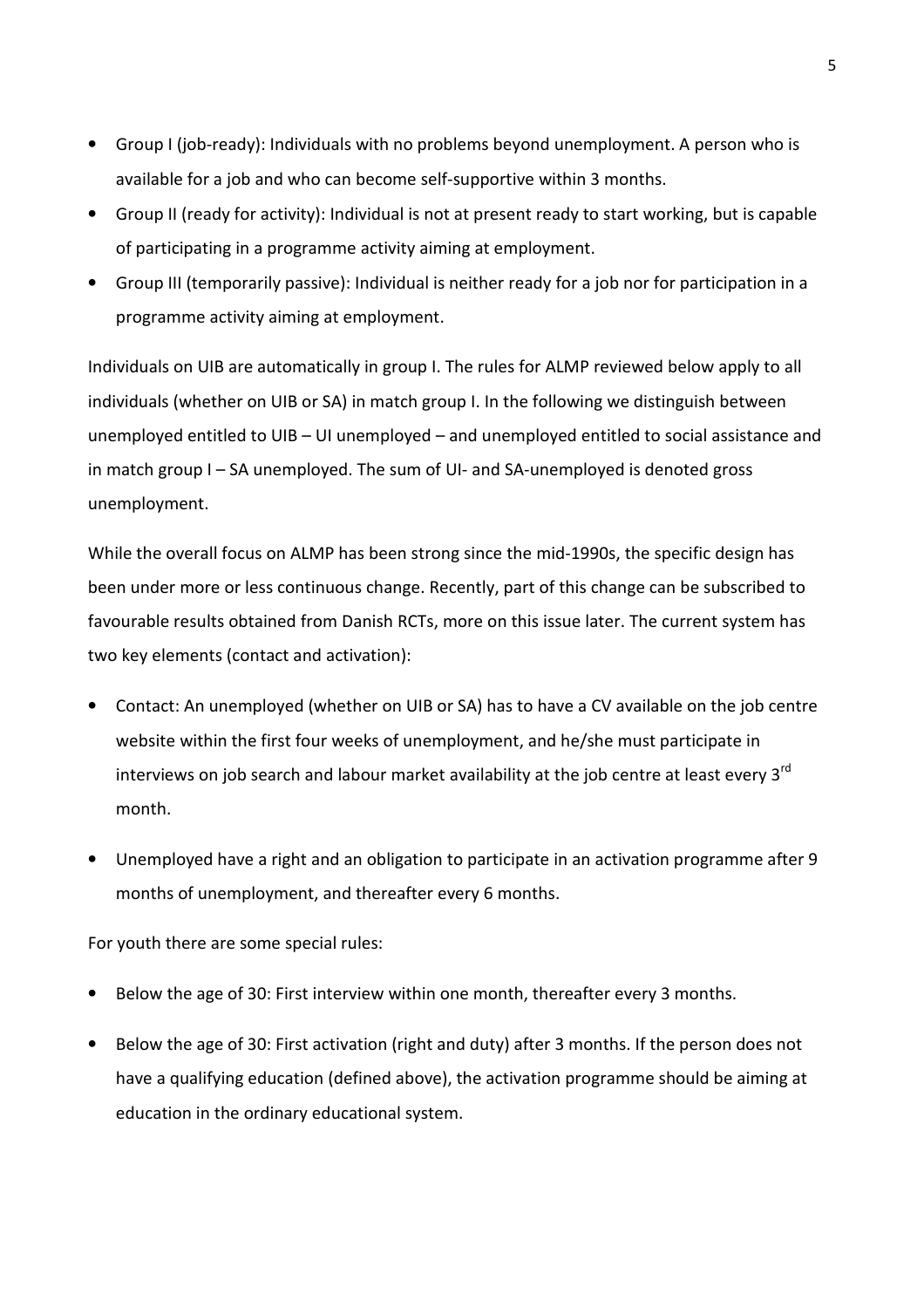- Below the age of 25 without education and dependent children: it is mandatory to take some education; if not immediately suited for enrolment into the ordinary education system, activation should focus on improving the pre-conditions making this possible at a later stage. For individuals with a labour market relevant education, the activation should focus on enhancing the scope for ordinary work.
- Immediate activation of the very young (age-group 18-19). Some municipalities have introduced immediate and full-time activation for very young individuals claiming SA.

The activation rate (number of people in programmes relative to the relevant target group) and the average programme duration are shown in Figure 2 for both UIB- and SA-unemployed. It is slightly above 20% for the UI-unemployed and 35-40% for the SA-unemployed. The average duration of programme activities is slightly longer (14-15 weeks) for UIB-unemployed than for SAunemployed (10-11 weeks). It is noteworthy that the activation rate has remained fairly constant despite the dramatic increase in unemployment. This documents a very flexible system in terms of scaling up (or down) activities for the unemployed.





Source: www.jobindsats.dk.

The programme types are illustrated in Figure 3. Counselling and training activities as well as employment with wage subsidies (for UI-unemployed) have decreased in relative importance, while work practice, which consists of short-term affiliations (typically four weeks) with private or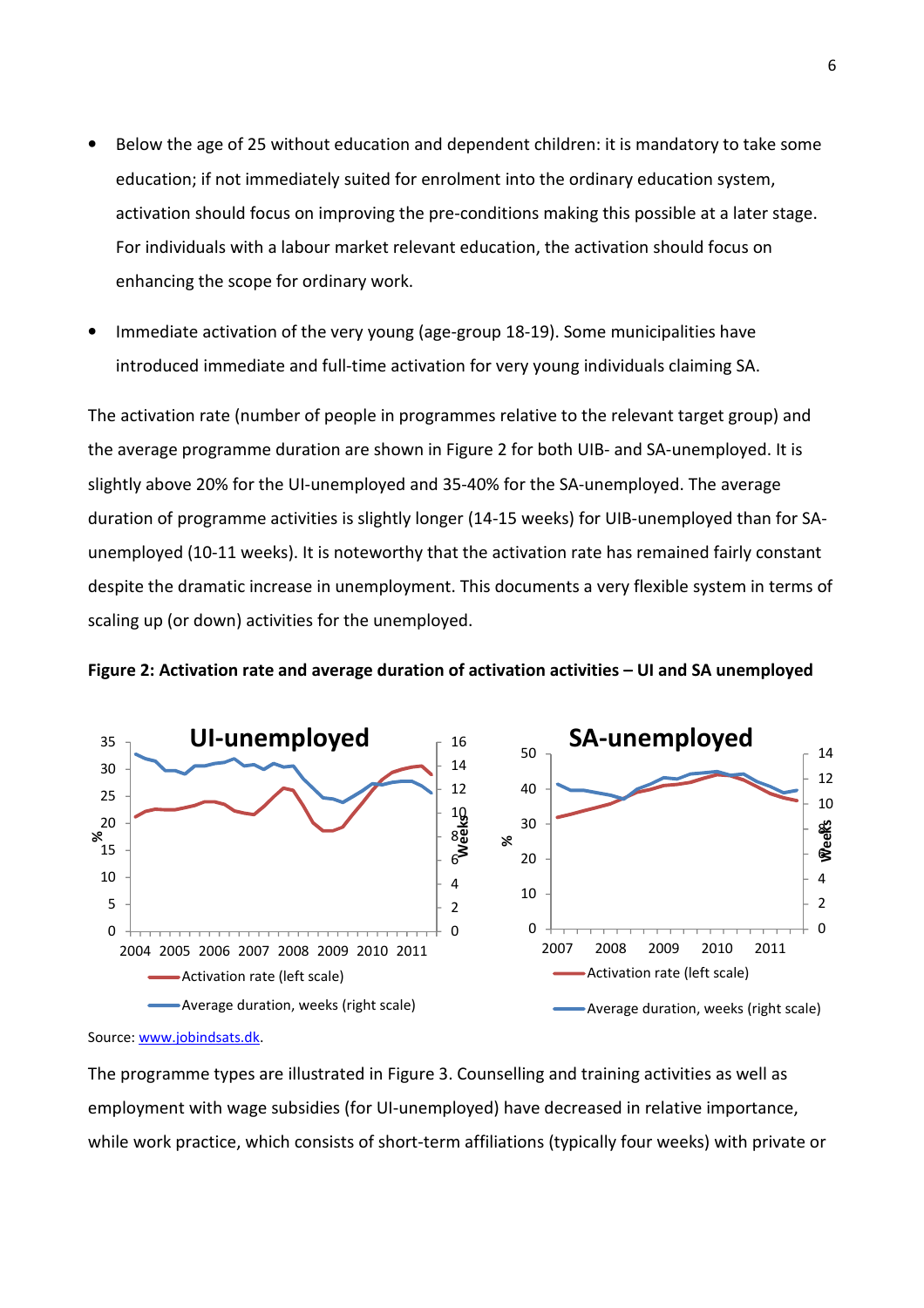public-sector firms, has grown. It is noteworthy that the activation rate has remained fairly high despite the crisis and the increase in unemployment. This is obviously reflected in a clear procyclical pattern for the expenditures on ALMPs.

Figure 2 and 3 reveal nothing about whether the current intensity of the programmes is indeed the optimal one, or whether the optimal mix of programmes is achieved. In order to provide insights into these questions we proceed by reviewing existing evidence to discuss which types of programmes are more likely to be favourable, and finally we analyse an increase in the intensity of some programmes using experimental variation.



#### Figure 3: Activation types for UIB- and SA-Unemployed



Note: Relative distribution of participants in various activation programmes, rolling annual average. Source: www.jobindsats.dk.

#### 3. Effects of ALMPs for Youth

There is a fairly large literature on the impacts of ALMPs and specifically for youths in Europe. The literature distinguishes effects from ALMPs in different dimensions such as: effects before the programme actually takes place (ex-ante/threat effects), effects during programme participation (locking-in effects) and effects after the programme has actually taken place (programme effects). Below, we report mainly on programme effects and in some cases also comment on shorter term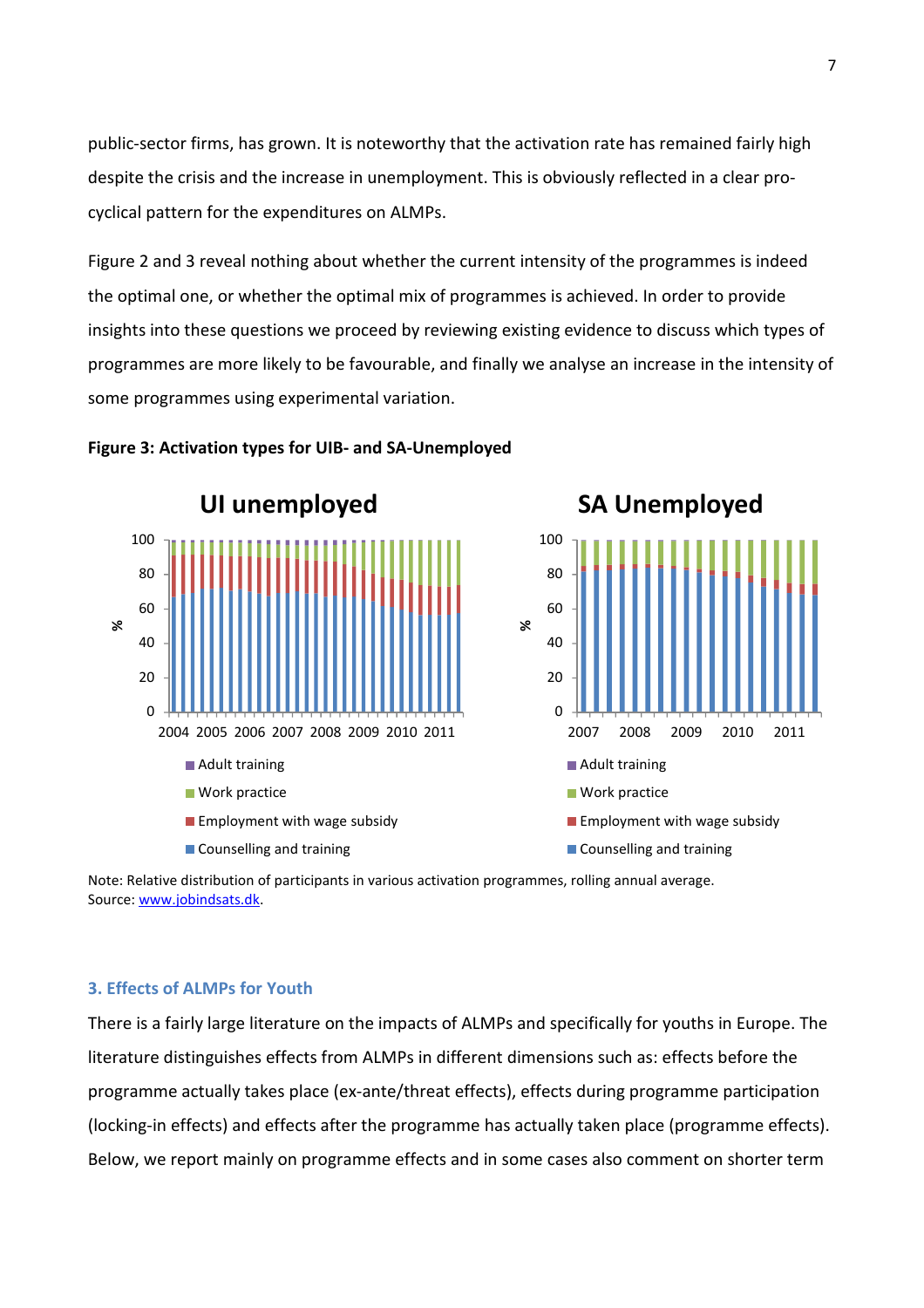effects (a mixture of locking-in and programme effects). This is done since most studies report this subset of effects, although the ex-ante effects have earlier been shown to be quite important in an overall assessment of the effectiveness of ALMPs (see e.g. Rosholm & Svarer (2008)).

Initially we focus on the effects of ALMPs on youth in general, and then we proceed to the effects on disadvantaged youth. Lastly we present some Danish experimental evidence and make some general comments.

#### 3.1 European Evidence

Overall, the evidence regarding the effectiveness of ALMPs for youth is fairly mixed, as shown in e.g. meta-studies by Kluve (2010) and Card et al. (2010). The meta-analysis of Kluve (2010), which focuses on European studies, reports that ALMPs targeting youth are commonly less likely to be effective compared to non-targeted programmes. Looking at a restricted sample including 35 studies with a particular focus on youth programmes, Kluve (2010) reports 17 studies with significantly positive impacts for youth, 13 studies with insignificant effects, and the remaining 5 studies report negative effects. This evidence suggests that wage subsidy programmes and programmes aimed at enhancing job search efficiency are mostly positive, although there are also studies pointing to the opposite. The evidence for training programmes is more mixed but mostly positive, while for public sector job creation the evidence is less favourable. In more recent studies, generally the evidence is slightly less positive, showing a majority of studies reporting negative or insignificant impacts.

One youth programme that has been shown to be quite successful is the UK New Deal for Young People (NDYP). Blundell et al. (2004) analyzed the introductory part of New Deal for Young People, called the Gateway. It consisted of frequent meetings with a mentor with the aim of encouraging and improving job search. They find an increase in the employment rate of 5%-points 4 months after entry into the Gateway. Dorsett (2006) evaluates the subsequent programme parts of the Gateway, which are either more job search assistance, subsidized employment, training/education programmes or job creation schemes. The first two elements are shown to be much more effective than alternative programmes in terms of causing entry into employment, and thereby the effects follow the ranking indicated above.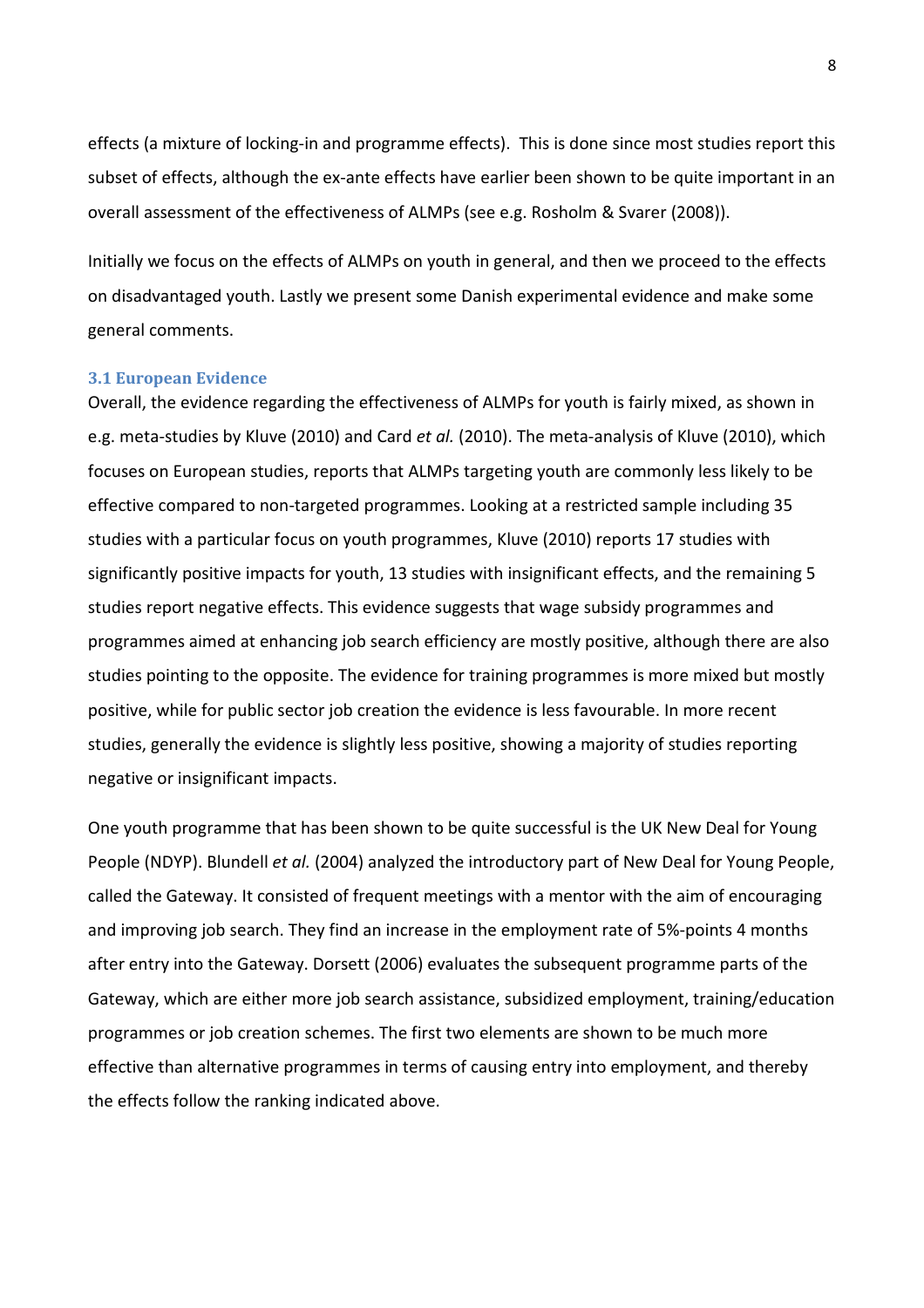Looking at a few recent studies from Northern Europe, Van den Berg et al. (2012) show how attending meetings with a caseworker affects young UI benefit recipients using a duration model framework using Danish data. They show that young workers attending a meeting with a case worker experience a sharp increase in job finding rates, which then tends to wear off rather quickly for young men, while the increase is more lasting for young female workers. For Sweden, Larsson (2009) finds that 'youth practice' and labour market training programmes both tend to have negative short run impacts and zero to small positive effects in the longer run in the Swedish labour market. Of the two programmes, youth practice is found to be the least harmful. Lastly a more recent study by Caliendo et al. (2011) finds positive long-term effects on employment for nearly all measures aimed at labour market integration on the German labour market. The most effectful programmes are (again) found to be wage subsidy programmes, whereas public sector job creation is found to be harmful or ineffective.

If we look particularly at programmes towards disadvantaged youth (often at the education barrier), the evidence is extremely scarce and even less positive (Kluve, 2010).<sup>6</sup> For instance, Caliendo et al. (2011) find no effects on education participation for low educated youth from any of the German ALMPs evaluated. There are, however, some recent studies that have found positive effects for programmes aimed at youth. A recent study by Ehlers et al. (2012) evaluate a German programme targeting disadvantaged youth with a combination of coaching, training, and temporary work. They use data from a quasi-randomized-out control group to investigate programme effects and find positive effects on post-programme employment rates. Also Flores et al. (2012) and Zhang et al. (2012) investigate educational programmes (Job Corps) for uneducated youths in the U.S. and find positive effects on future earnings.

#### 3.2 Experimental Danish evidence

 $\overline{a}$ 

In Denmark, there is some evidence obtained from RCTs regarding policies aimed at (young) workers receiving UI benefits (i.e. the most 'employable' workers). Below we briefly present two of these experiments and their primary findings.

The experiment Quickly Back to Work (QBW) was conducted in the winter of 2005-6 and was aimed at all newly unemployed workers eligible for UI benefits. The treatment consisted of an

 $^6$  As mentioned above one goal for ALMPs in this setting could be to increase participation in education for this group.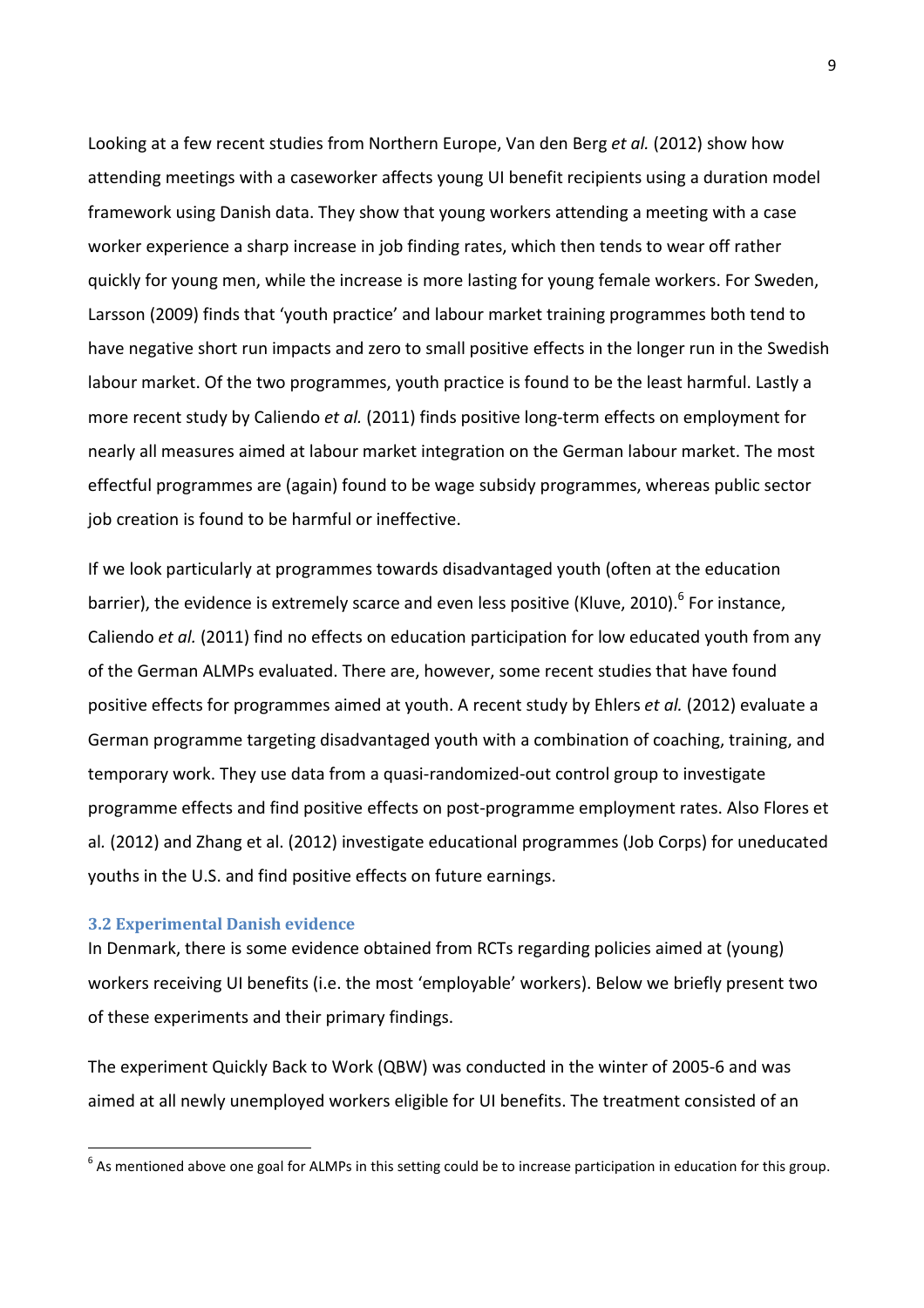intensification of the active measures aimed at unemployed workers, i.e. earlier and more frequent meetings, job search assistance, and early mandatory participation in activation programmes. Graversen & van Ours (2008) show that the treatment group found employment much faster than the controls, and focusing on the youth, they find even larger effects than for the overall population. Rosholm (2008) shows that, in general, the positive effects from QBW tend to derive in particular from early meetings and threat effects from having to participate in programmes. Subsequently these results have influenced the labour market policy in Denmark and moved activation forward, especially for young unemployed and have moved the first meeting with a case worker to 1 month for unemployed youth (the rules were presented in the last section).

In a subsequent set of randomized experiments, Quickly Back to Work 2 (QBW2), conducted in 2008, two interventions were investigated namely: early and frequent meetings with a case worker and early mandatory participation in activation programmes (see Maibom et al. (2012) for details). Figures 4A-D below show how the experiment affected young workers. The figures report the difference in accumulated weeks of employment between the treatment and control group in the almost 5 years (240 weeks) we have data from since the beginning of the programme.

Somewhat differently from the overall results (see Maibom et al., 2012), it is found that for the subpopulation of young women, meetings have negative impacts in the long run, in the sense that women in the treatment group accumulate 15 weeks less employment than women in the control group (Figure 4A & 4B). The result is, however, not statistically significant which could be due to the very small sample. For young men, there are positive effects from meetings with case workers, but again, these are not statistically significant.

If we look at early activation programmes, we see a different picture emerging. The intervention consisted of mandatory participation in activation programmes after 13 weeks of unemployment, and this allows us to analyse the overall effects (including threat effects) from the programme. In the full population, Maibom et al., (2012) report that men were more employed as a result of this intervention and the interpretation is one of threat effects for men anticipating early activation and therefore intensifying job search and hence finding jobs. For women in general, small negative effects are reported (i.e. women in the treatment group were less employed), and interpreted to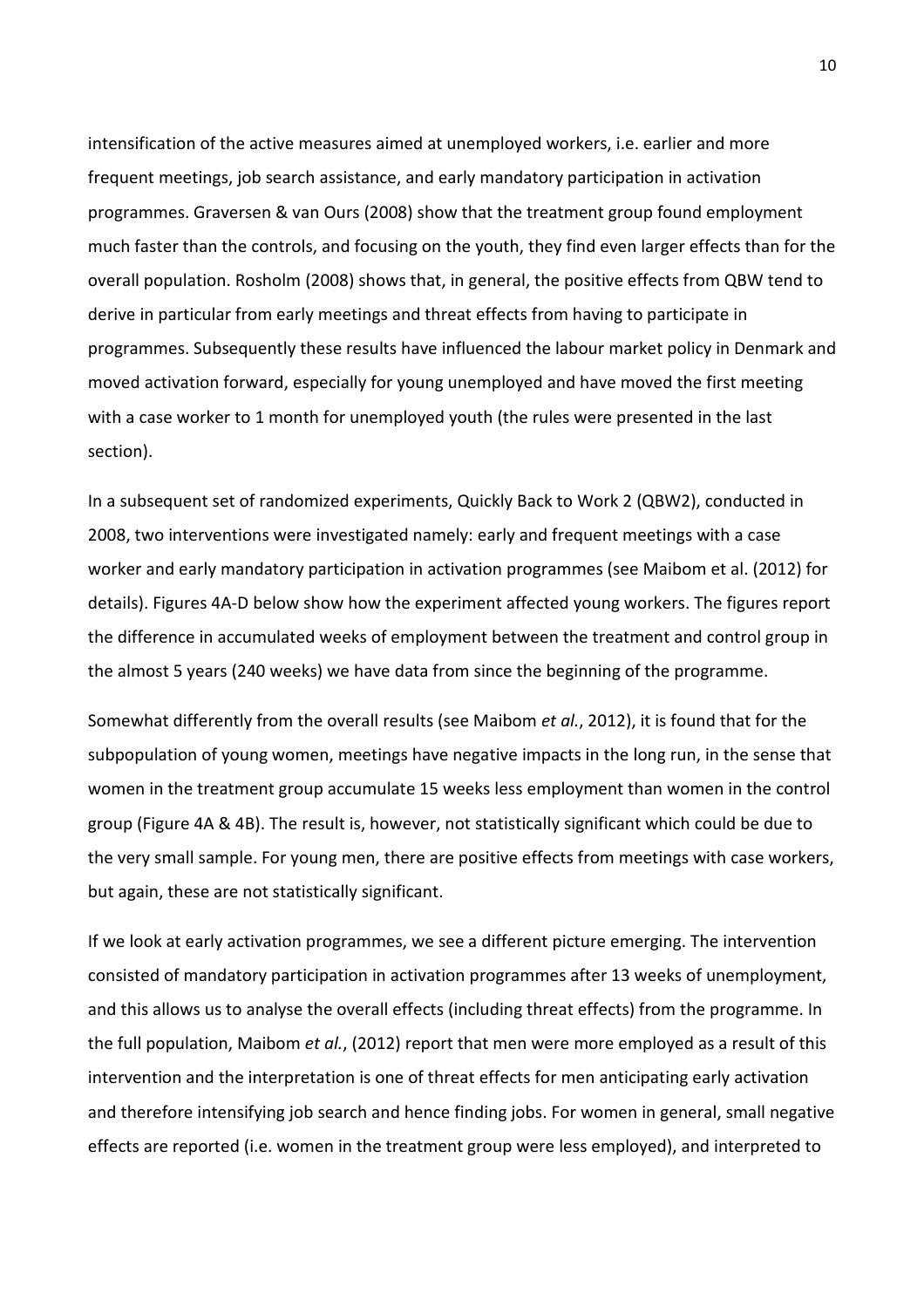be locking-in effects. In the sub-population of young workers (Figure C & D), there are only positive effects, and the effects for young men are remarkable; they accumulate almost half a year of extra employment compared to the control group. This result is statistically significant, while the positive effects for women are smaller and not significant.





The conclusion so far from these experiments is that counselling (in the form of meetings with case workers) may be effective for newly unemployed young workers, but that the impacts tend to be larger for the adult population. In addition, early activation does appear to be effective, since it leads to increased search activities before actual participation, particularly for young men. It is, however, also clear from the literature that activation has a locking-in effect and therefore tends

0 50 100 150 200 250 Time since start of experiment (weeks) Accumulated effect  $--- 10%$  confidence band

-- 5% confidence band

Size of groups: Treatment 146 obs, Control 150 obs

0 50 100 150 200 250 Time since start of experiment (weeks) Accumulated effect  $--- - 10%$  confidence band

- 5% confidence band

Size of groups: Treatment 195 obs, Control 171 obs

11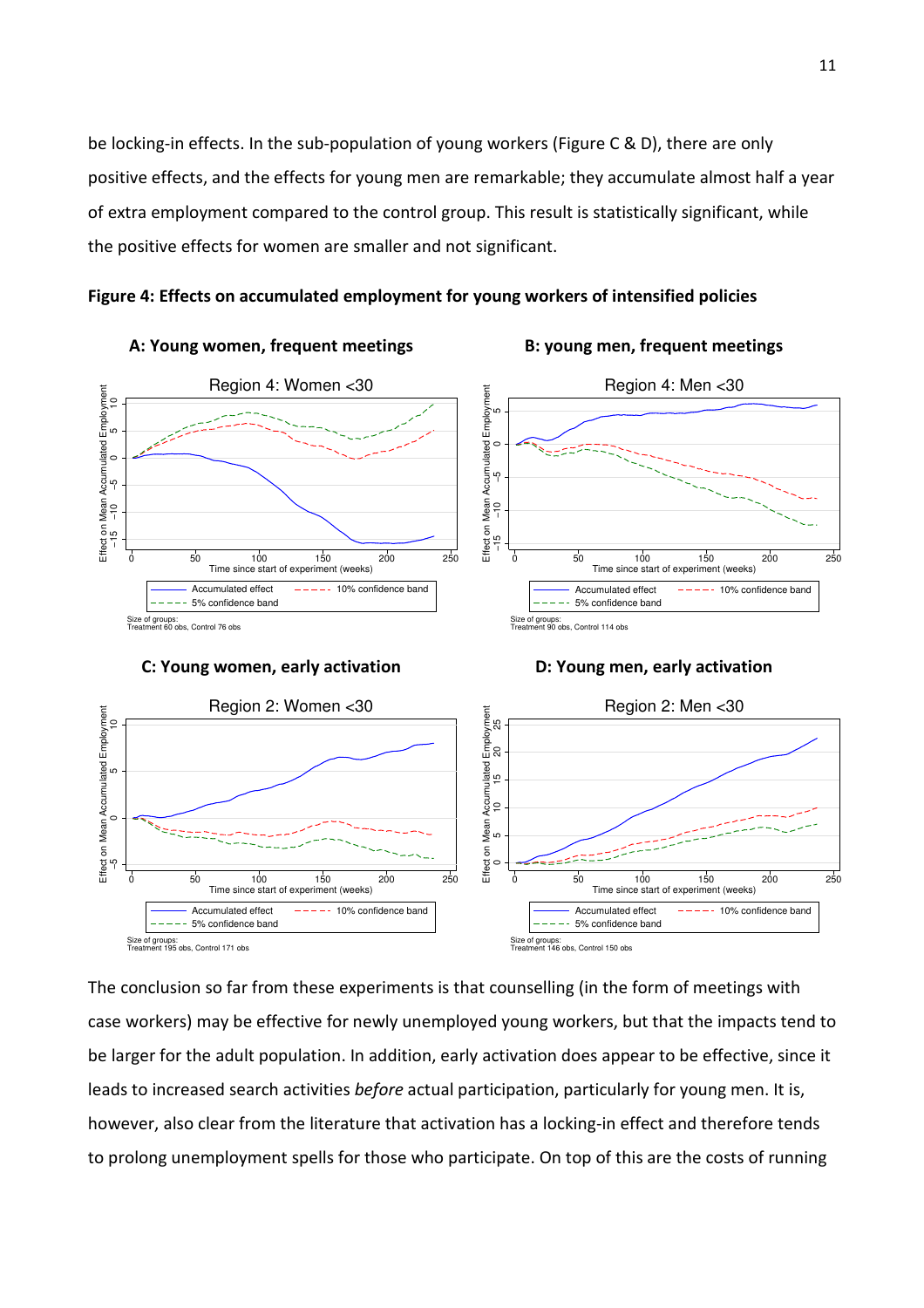activation programmes. To decrease both the locking-in effects and the costs of programmes there has been a shift from more expensive programmes like class-room training to less expensive programmes like work practice, where the unemployed has an internship at a private or public firm for an average of 4 weeks, receiving unemployment benefits. Although it has been the intention to implement a more work-related activation policy, it has not been implemented in the experiments in a sufficiently clean way to allow a direct test of the effectiveness of the two training schemes against each other.

Lastly, a few general comments that are related to the literature evaluating ALMPs in general and thereby also to the studies presented above. First, note that locking-in effects, threat effects and post programme effects are also likely to vary with the economic cycle; for instance, QBW1 was conducted in years when the Danish economy was booming, whereas QBW2 was conducted just before the financial crisis. The empirical evidence on the cyclicality of programme effects is rather scarce, but Forslund et al. (2011) provide some insights. They argue that ALMPs affecting the returns to search (such as e.g. meetings) are probably less effective in recessions, when there are generally fewer jobs and competition is fiercer. Second, most assessments of the effects of ALMPs do not consider general equilibrium effects, arising via job creation, induced by changes in job creation rates due to changed search behaviour or wage effects, cf. Andersen and Svarer (2012). The wage effect is potentially important since ALMPs affect not only unemployed workers and participants in programmes, but also employed workers facing an unemployment risk.

#### 4. The Danish youth experiment

As in most countries, youth in Denmark were disproportionally affected by the financial crisis, and youth unemployment rose more sharply compared to older workers. This led to a demand for more active policies aimed at reducing youth unemployment. Since the unemployed youth face different barriers, a dual strategy seemed appropriate. For young people with a professional education (youth at the second barrier), the goal was to bring them back into employment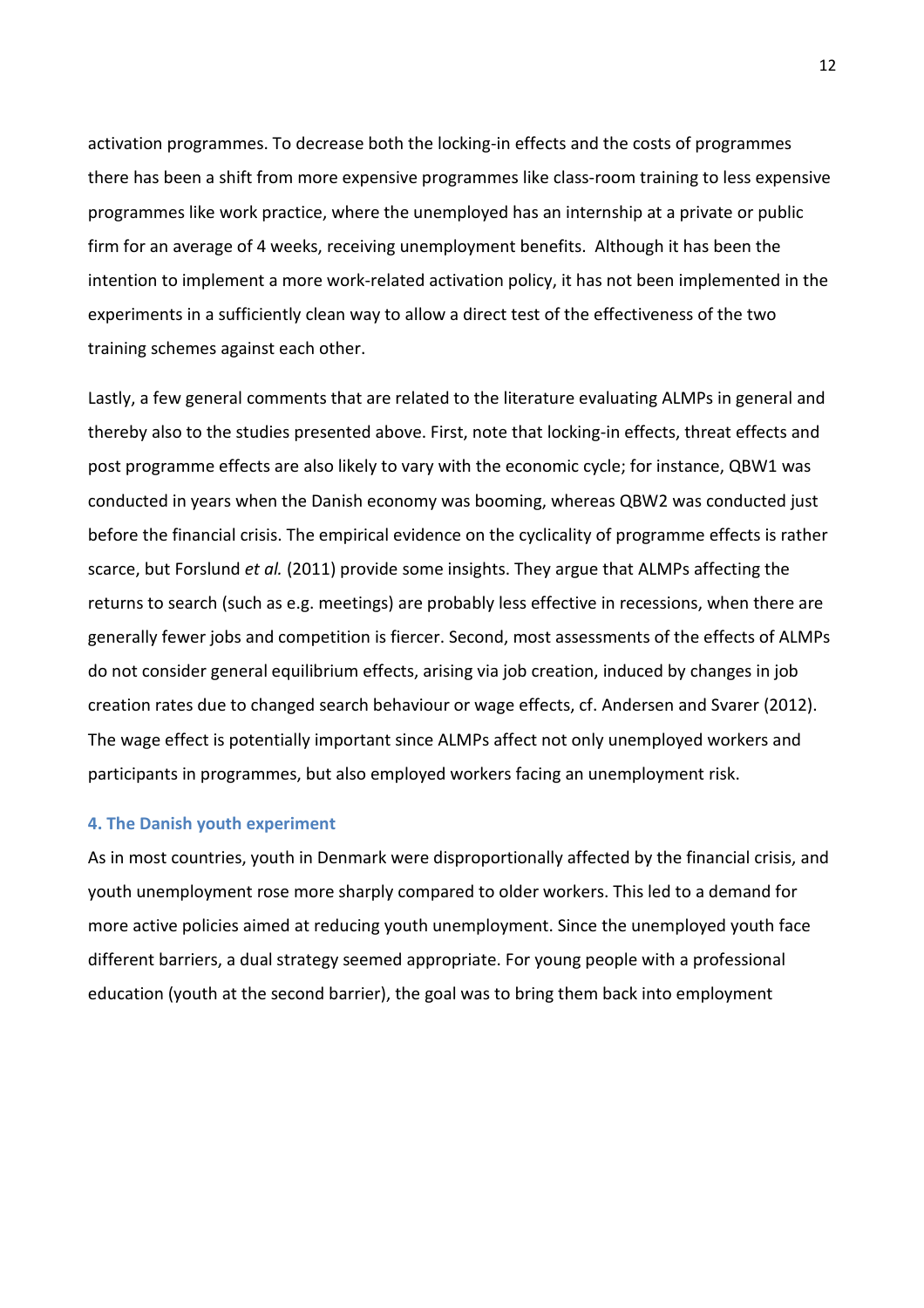relatively fast, whereas for uneducated<sup>7</sup> youth (youth at the first barrier), the long-term strategy was to encourage enrolment into a relevant education was promoted.

The policies aimed at youth are already quite intensive, as discussed earlier. To test if it would be helpful with even more intensive counselling and a stronger focus on education for uneducated youth, a randomized experiment was implemented in Denmark, starting in November 2009. In the following subsections we study this experiment in detail. We discuss the experimental design, then we contrast it to the actual implementation, and subsequently we analyse the effects of the experimental intervention.

#### 4.1 Treatment design

 $\overline{a}$ 

Table 1 illustrates the treatment protocol as it was prescribed to the participating job centres. The intended treatment scheme applies to unemployed youth below 30 who became or were already unemployed in the period from November 2009 and the next 14 weeks in 14 (not randomly) selected job centres. This means that the treatment targets both UI and SA unemployed, and that the samples are obtained from both the inflow and the stock of unemployed. At inflow into the experiment, the caseworker makes an assessment of whether the unemployed has a "qualifying"<sup>8</sup> education and the job centre receives information from an external agent (that performs the randomization) about whether to assign individuals to the treatment or the control group. The treatment will differ depending on the skill assessment made by the caseworker.

 $^7$  Uneducated youth are defined as youth without a professional education. This means that they have not completed education above upper secondary education or vocational oriented education and thereby they do not have formal skills beyond basic ones.

 $^8$  Qualifying education was earlier defined as youth who holds a completed education above upper secondary education or vocational oriented education. But note that here the caseworker makes the assessment, we will comment on this below.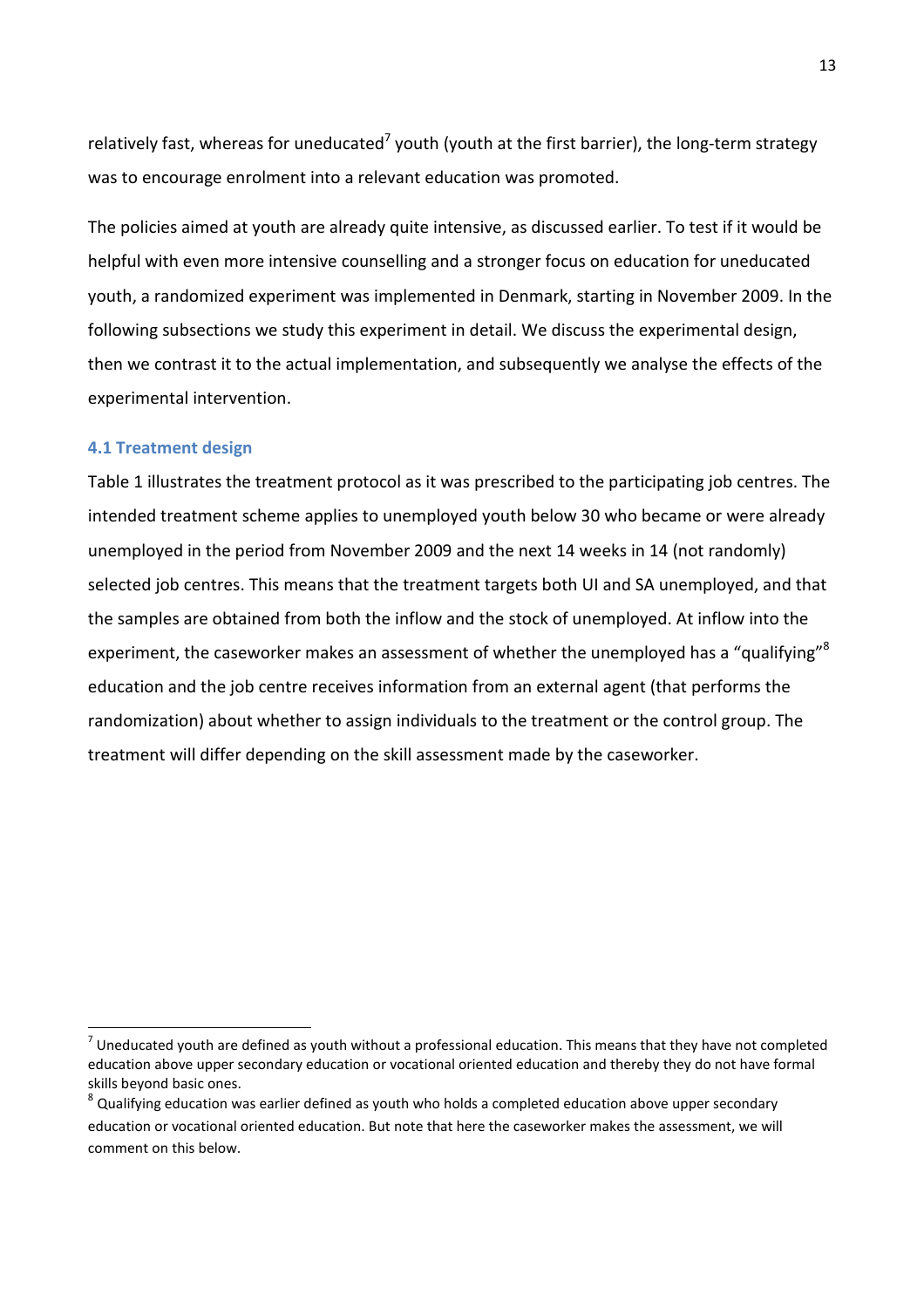| Deadline:   | Uneducated Youth (group 1)                                                                               | <b>Educated Youth (group 2)</b>                                |
|-------------|----------------------------------------------------------------------------------------------------------|----------------------------------------------------------------|
| Week 1      | Information letter, meeting, and skill<br>clarification course                                           | Information letter and meeting                                 |
| Week 1 or 2 | Individual meetings every week until<br>week 32 after unemployment entry                                 | Fortnightly meetings until week<br>14 after unemployment entry |
| Week 3      | If needed preparatory adult education<br>is initiated                                                    |                                                                |
| Week 6      | Mentor is assigned, enrolment into<br>either activation programme,<br>educational job or business centre |                                                                |
| Week 13     |                                                                                                          | Work practice or subsidized<br>employment initiated            |
| Week 32     | <b>Status meeting</b>                                                                                    | <b>Status meeting</b>                                          |

|  | Table 1: Design of the randomised experiment |  |
|--|----------------------------------------------|--|
|--|----------------------------------------------|--|

For very disadvantaged individuals in group 1, special programmes are designed on top of the already mentioned treatment scheme.

At the week of inflow into the experiment, unemployed individuals assigned to the treatment group received an information letter which informed the individual about participating in a pilot study and contained a description of the new rules and deadlines that would apply. In the same week they participated in an introductory meeting at the job centre where the labour market outlook was discussed and the skills of the unemployed were assessed (past employment, future job possibilities, CV etc.).

For individuals that do not have a qualifying education (Uneducated Youth), the job centre has the option of enrolling the individual into a skill clarification course with duration of 1-2 days to assess the academic skills. If needed, preparatory adult education is initiated from around week 3. Furthermore, uneducated individuals attend weekly meetings from week 1 or 2 and for the next 32 weeks. Meetings can be held either at the job centre or by phone if the unemployed is participating in e.g. an activation programme. After 6 weeks of unemployment, a mentor is assigned to the uneducated unemployed, and she is enrolled into either: (i) an activation programme, (ii) a job with an educational purpose, (iii) work practice in a local business centres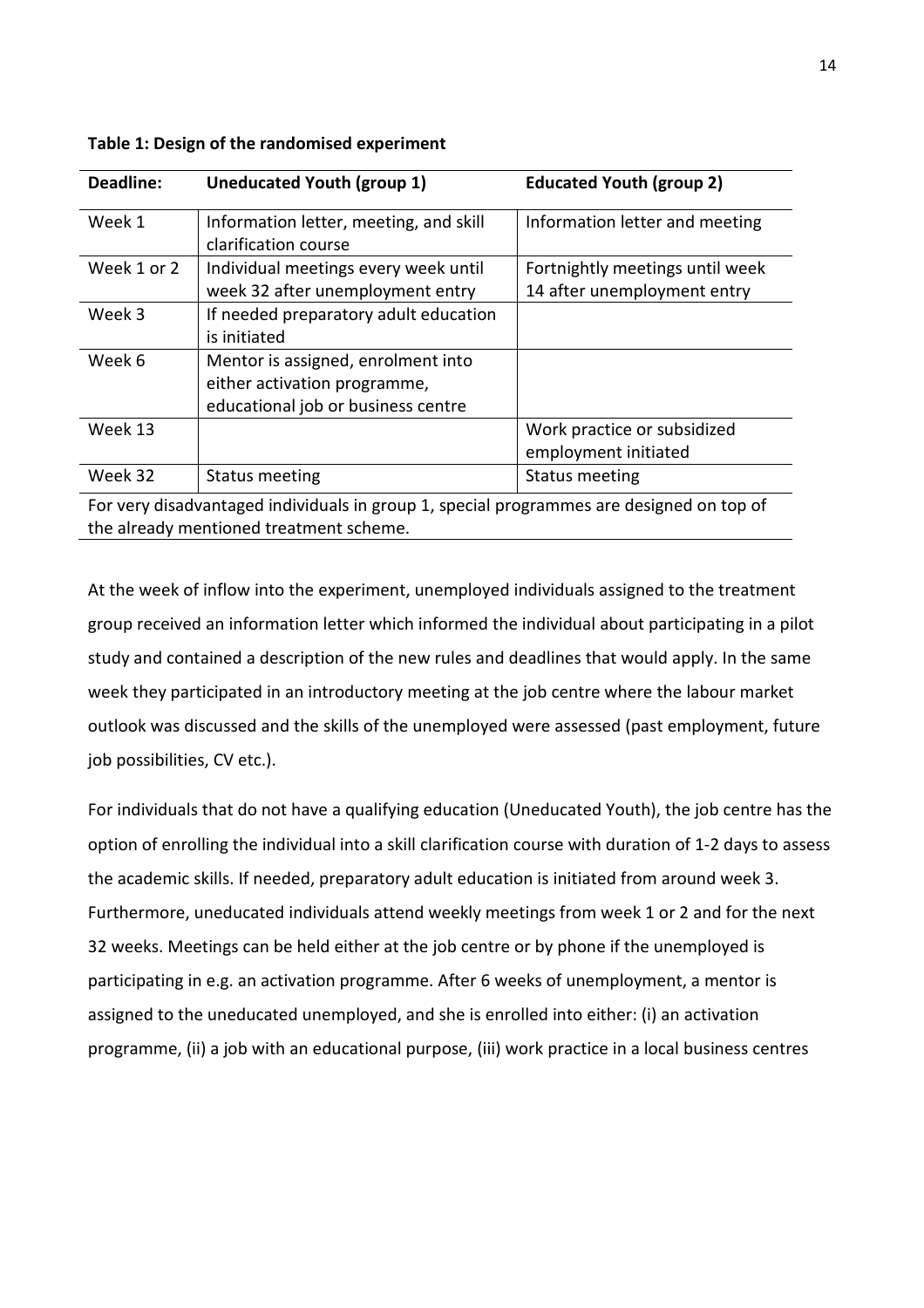(consisting of special employers cooperating with the job centre)<sup>9</sup>. A mentor is either an externally hired person or a caseworker, either from the job centre or from the activation programme. Treatment of individuals ends around week 39 where a meeting is held and the individual is put back into the standard regime and plans future activities.

Summarizing the treatment for uneducated individuals, we see a very intense and broad range of treatments that all aim at improving the skills of the unemployed and motivate/prepare them for undertaking ordinary education. The overall aim is to bring the unemployed closer toward the educational system or alternatively, if their skills are deemed insufficient for undertaking further education, employment.

The treatment regime for youth with a qualifying education is as follows; after an initial meeting and information letter, the unemployed participates in meetings every other week for 14 weeks. Thereafter the unemployed is enrolled into a business oriented activation programme (public/private wage subsidy or work practice). Treatment ends around week 32, where a meeting is held that puts the individual back into the standard regime and plan future activities. Comparing this treatment regime to that which applies to uneducated individuals, it is obvious that this treatment intends much more focus on getting individuals into regular jobs instead of education.

From above, it is clear that the treatment scheme employs a broad selection of tools in order to try to bring individuals closer towards either the educational system or actual employment. This implies that an evaluation of this design will focus on the impact of the treatment as a whole and not on the effects from sub-elements as the effects arising from different sub packages is very hard to identify. A design like this is also very likely to experience implementation problems due to the ambitious treatment design. This will make it even harder identifying the successful sub elements, due to the wide variety of treatments actually administered. Given these concerns we will focus on the intention-to-treat effects that the experiment generates, one could also argue that these are the policy relevant effects in this setting.

 $\overline{a}$ 

 $9$  For more information on this cooperation see:

http://ams.dk/da/Viden/Udvikling%20og%20forsoeg/Virksomhedscentre/Virksomhedsindsats/Virksomhedscentre.asp x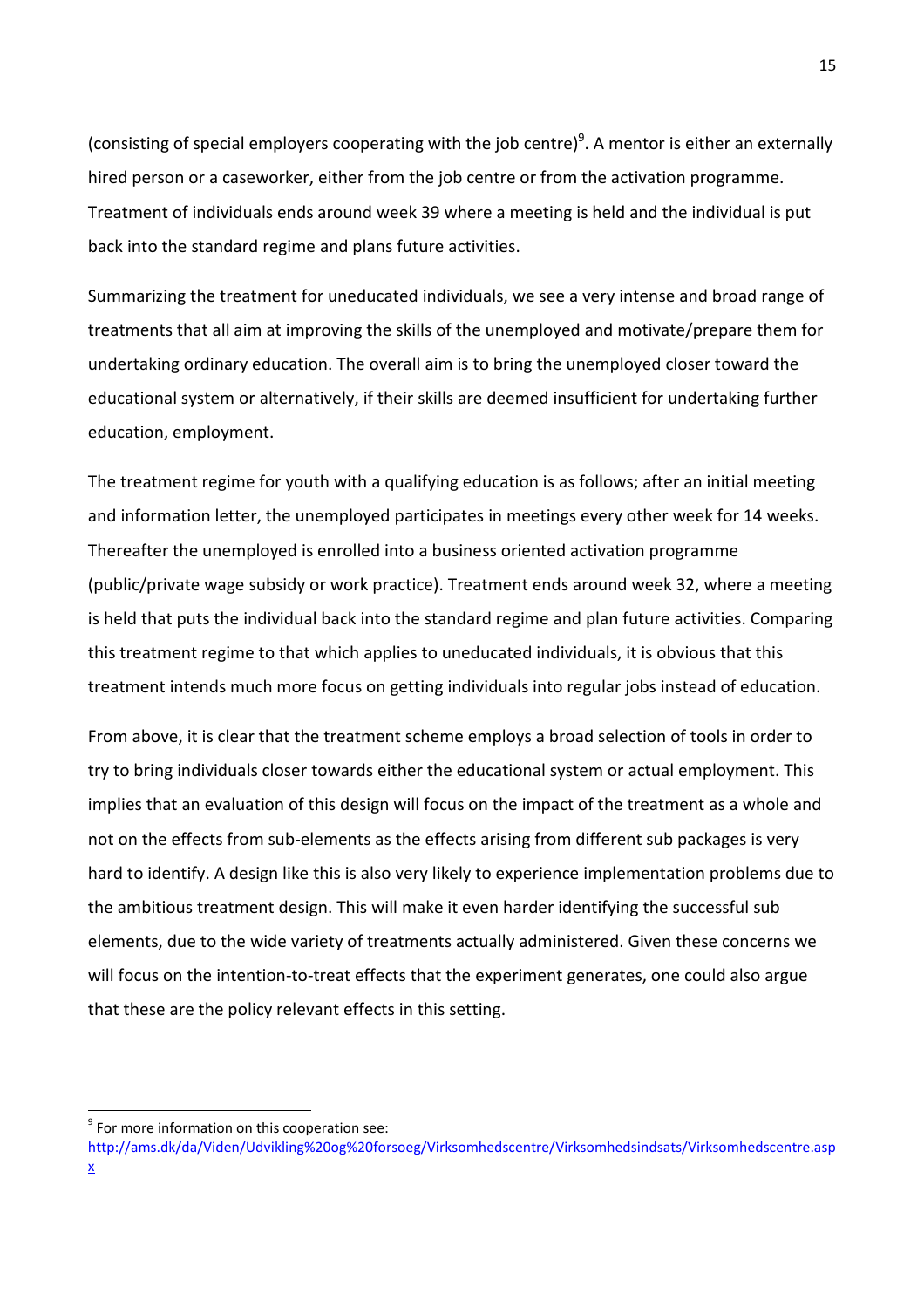Another concern with the design is that the control group might be given lower priority in the pursuit of giving the treatment group all the intended treatments. In order to avoid issues like this, the job centres were allocated extra funds from the labour market authorities in order to deal with the increased requirements. We have no further insight to whether the extra funds were sufficient to provide the intended treatment and whether the job centres could find the required resources.

#### 4.2 Data

In this section we describe the sample of unemployed that are enrolled into the experiment. The data are extracted from administrative registers, merged by the National Labor Market Authority into an event history data set, which records and governs the payments of public income transfers, records participation in ALMPs, and has information on periods of employment and unemployment. The administrative data are used for determining eligibility for UI and SA benefit receipt and for determining whether the job centres meet their requirements in terms of meetings and activation intensities. The information is therefore considered very reliable. The event history data set includes detailed information on: weekly labour market status and history (employment, unemployment, in education, on leave, etc.), ethnicity, gender, residence, marital status and UI fund membership. Our final sample consists of 3380 individuals where 1697 are assigned to the control group and 1683 are assigned to the treatment group. Table 2 illustrates the distribution into treatment and control groups for both uneducated and educated youth. Table A.1 in the appendix illustrates how the sample is constructed from individuals flowing into the experiment starting from November 2009 and onwards. The inflow numbers are very similar except around week 5 where the inflow is particularly large (just before Christmas); this is counteracted in the subsequent weeks (6-9) due to the holiday season.

|  |  |  | Table 2: Number of individuals in the experiment |
|--|--|--|--------------------------------------------------|
|--|--|--|--------------------------------------------------|

|           | Total | Uneducated | Educated |
|-----------|-------|------------|----------|
| Treatment | 1683  | 1115       | 568      |
| Control   | 1697  | 1153       | 544      |
| Total     | 3380  | 2268       | 1112     |

To assess the validity of the randomization scheme Table A.2 and A.3 in the appendix provide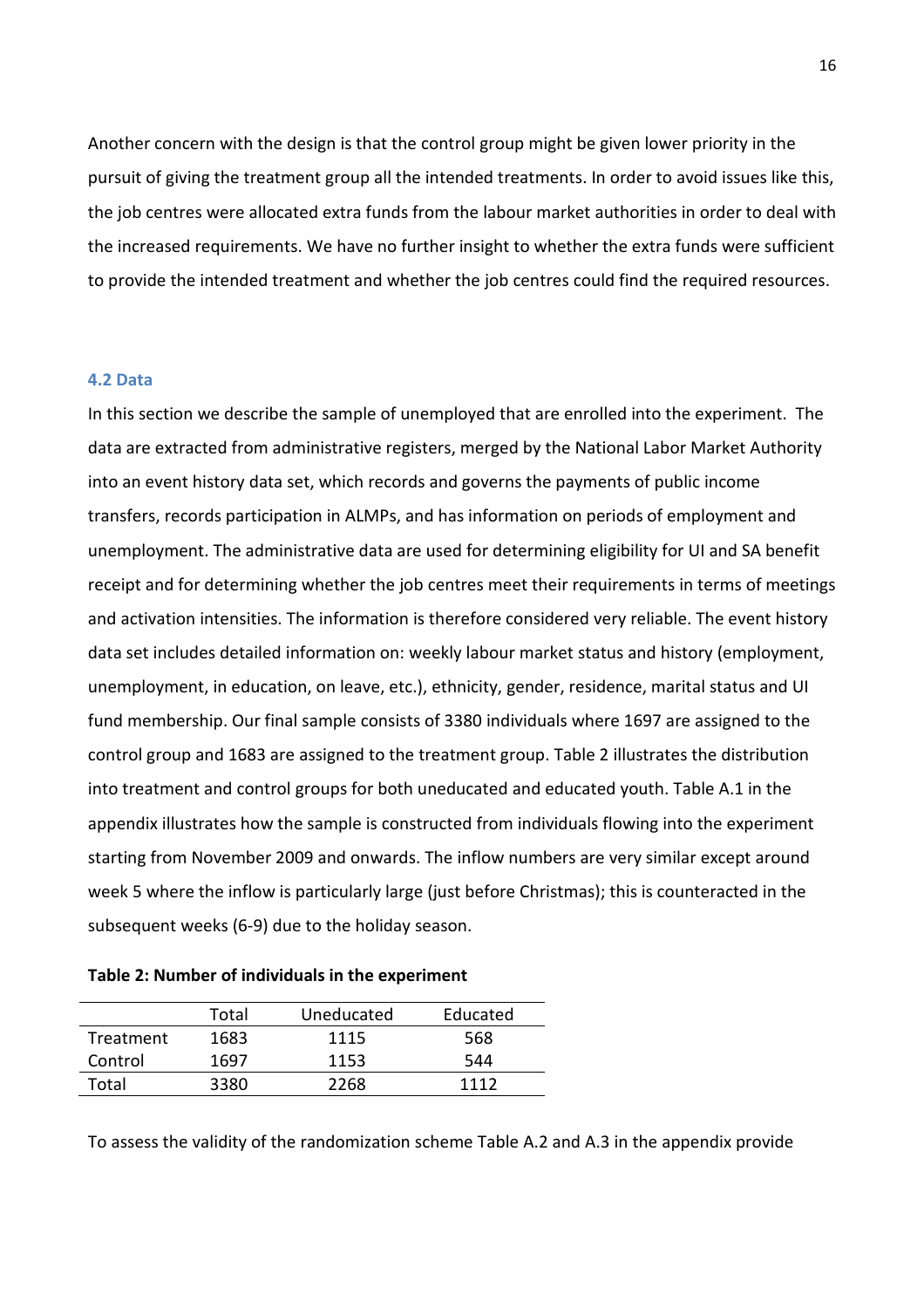tabulated averages of selected individual characteristics for each of the sub-samples in the table above (i.e. educated controls, treatments etc.) and for a sample where there is no distinction in terms of education (pooled sample). There are no obvious deviations from random assignment in the pooled sample or in the sample with uneducated individuals. In the sample with educated individuals, the fraction of newly unemployed individuals is somewhat larger in the treatment group<sup>10</sup>. The average time spent in unemployment before inflow into the experiment is significantly larger in the control group (p-value 0.079). To the extent that these differences will represent some deviation from randomized assignment our results for the subsamples could be biased, however we have not found any other indications suggesting such problems.<sup>11</sup>

 Comparing the two sub-samples (educated vs. uneducated) we find interesting differences between educated and uneducated individuals. Uneducated individuals are younger and they have longer elapsed unemployment spells before they are enrolled into the experiment. They also have larger transfer degrees (the fraction-of-the-last-year spent on some kind of public income support), which reinforces the perception that these individuals are indeed a "weaker" group of unemployed.

To evaluate the actual implementation and subsequent effects from the experiment, we have weekly information on labour market status, meeting attendance, and programme participation for each person in the experiment. Each person is followed until the end of January, 2013. Labour market status is inferred based on information from the register on payments of public income transfers, which is used to construct the labour market states 'unemployment' and 'other public income transfers'. Data from the e-income register is used to identify weeks in employment. Finally, there is a residual labour market category, called 'self-sufficient', consisting of the selfemployed and individuals that are neither working nor receiving any income transfers (e.g. housewives).

Given the sampling window (week 45 in 2009 to week 6 in 2010), all individuals can be followed for at least 151 weeks and for 165 weeks at most after their entry into the experiment. We can

l

 $10$  P-value in a two-sided t-test of equality of means is 0.2241.

 $11$  The distribution of elapsed unemployment duration is heavily right skewed such that noise at the tail could cause the difference in the means. In the appendix figure A.3 we present the distribution of elapsed duration by treatment status to investigate this point.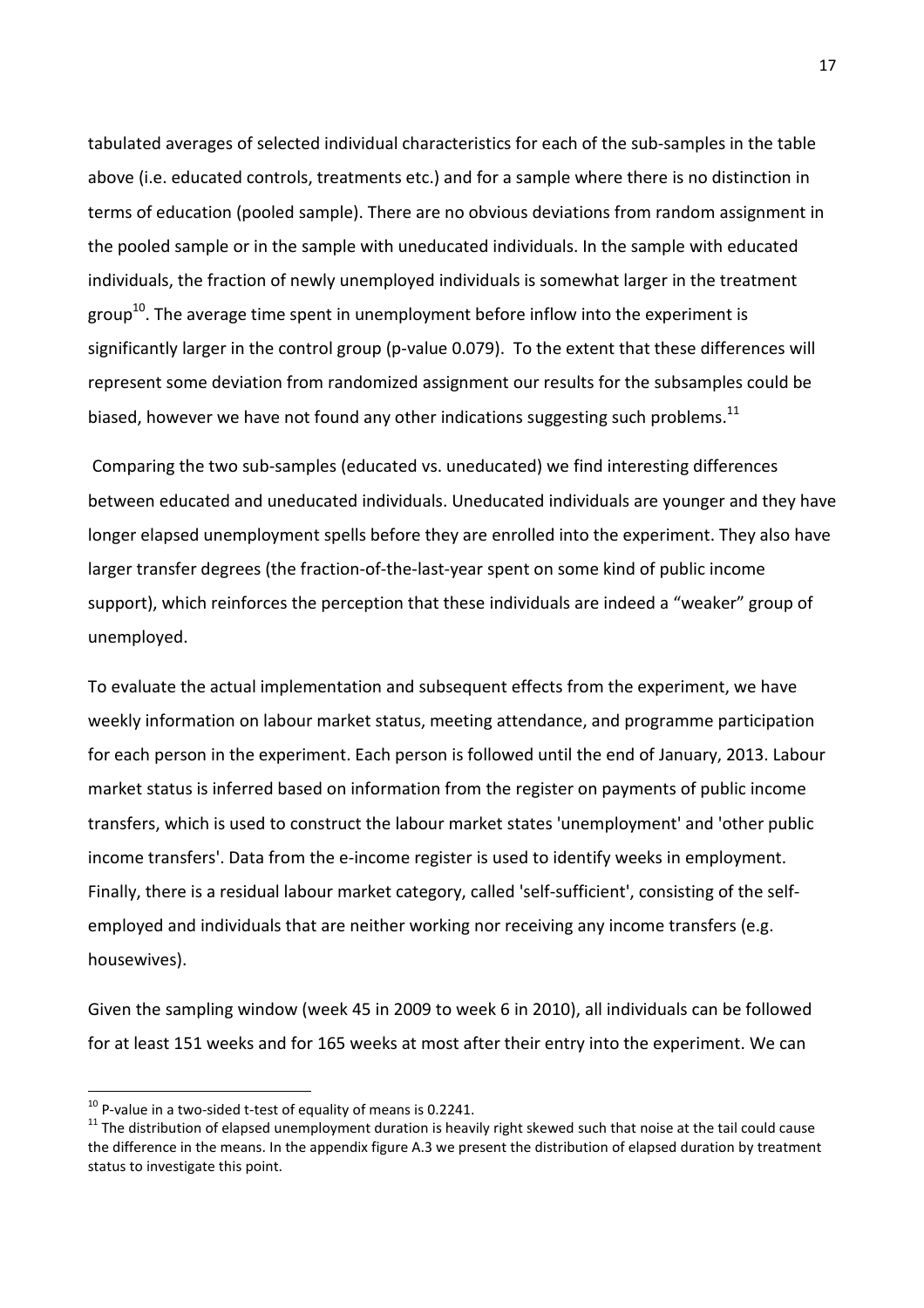also follow individuals back in time, although the employment information (from the e-Income register) is available only from 2008 and onwards.

### 4.2.1 Describing the sample before inflow into the experiment

As mentioned in the presentation of the treatment scheme, the samples are created sampling both from the inflow into unemployment and the stock of unemployed. Given the effects from both state dependencies and dynamic selection in the stock of unemployed, one can argue that the latter group probably constitutes a much weaker target group who will be harder to help back into employment. It is therefore important to describe the sample in this dimension, in order to understand the population and to compare the results to findings from previous experiments. Figure 5 plots the distribution of elapsed unemployment duration before inflow into the experiment. Notice that the distribution is "top coded" at 52 weeks.

Figure 5 illustrates that especially among uneducated individuals there is a high concentration (16 %) of individuals who have been unemployed for more than a year. In the educated sample the concentration is a lot smaller (4 %). Furthermore around 19% of the uneducated youth in the experiment are newly unemployed (less than 5 weeks on unemployment) whereas the number is around 24% for educated youth. In previously conducted experiments (e.g. Quickly Back To Work 1 and 2) these fractions were considerably higher (around 90%).



#### Figure 5: Sampling inflow or stock

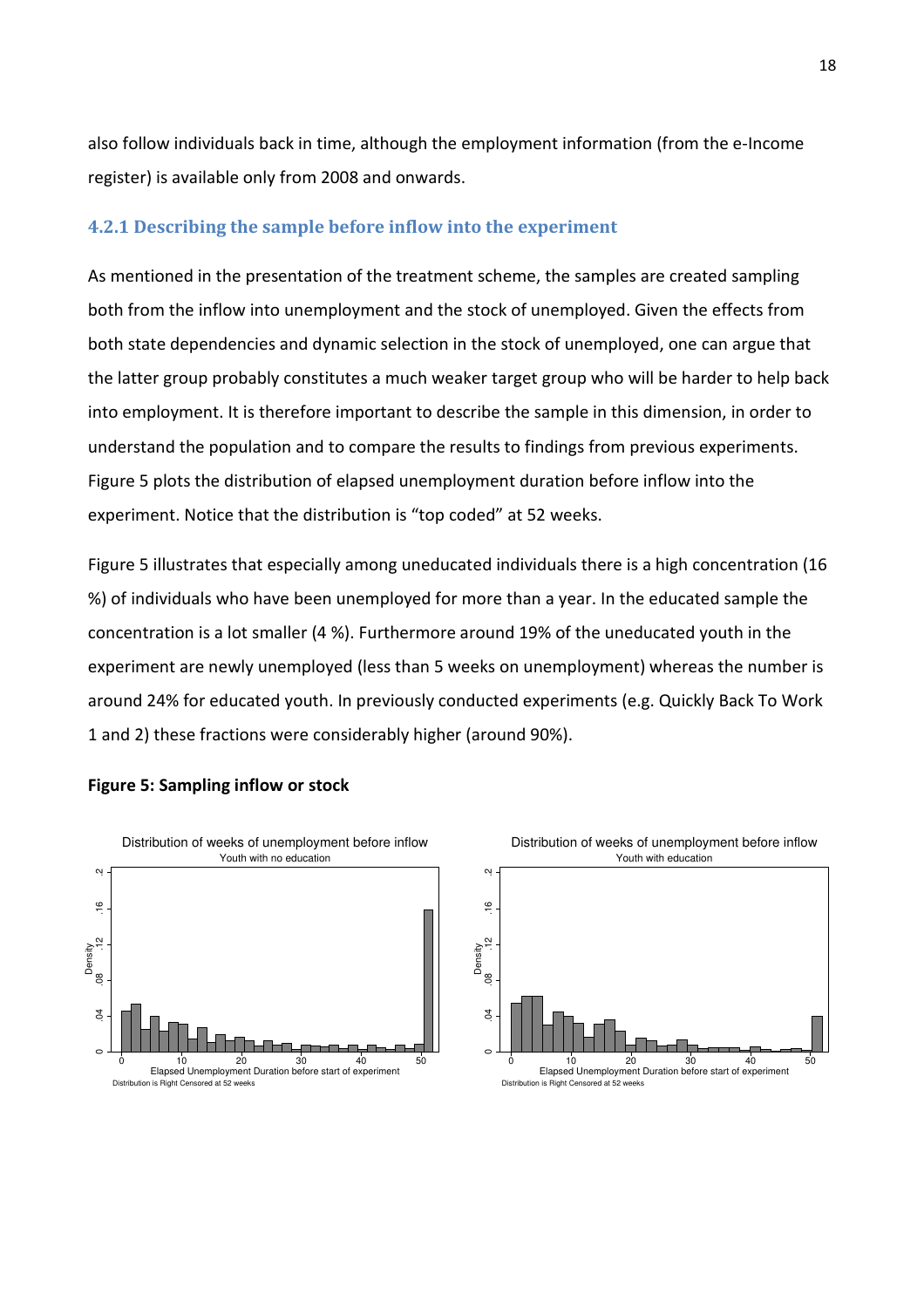In addition, on average 9% of the last year, before inflow into the experiment, is spent in education and approximately 23% of the last year is spent in employment. 58% of the last year is spent on some kind of public transfers (e.g. unemployment benefits, SA, sickness benefits) $^{12}$ .

Summing up, the study population consist of much weaker unemployed in this experiment when compared to previously conducted experiments, in the sense that they have been unemployed for a longer period of time before they enter the experiment.

#### 4.2.2 The division into two sub-samples

As mentioned in the section on the treatment design, the caseworker had to make the assessment of whether the unemployed have sufficient education. Below we contrast this assessment with the educational level of the individual using Danish register data (IDA). $^{13}$ 

Figure 6 plots the distribution of educational levels within the two subsamples. It is evident that there are huge educational differences between the two samples, but there is also some overlap in the distributions (values from 35 (Medium Vocational Education) and above should ideally define the educated sample). We have tried to investigate whether there are any systematic misplacement patterns by a simple linear probability model, where we regress an indicator variable of over/under misplacement (according to the IDA registers) on available explanatory variables.<sup>14</sup> Generally the R-squared from such regressions is very low (around 3%). Main statistical significant findings are that individuals are less likely to be "over placed" (i.e. caseworker assessment is higher than registers) if they belong to match group 2 compared to 1 (they are weaker unemploved).<sup>15</sup> and individuals are more likely to be "under placed" (registers predict higher education than caseworker assessment) the older they are. Treatment status is (marginally!) significant in the latter regression, and the effect is negative such that, if anything, controls have higher education than their treated counterparts, but the effect is very small (less than 2%).

 $\overline{a}$ 

 $12$  The residual group are for instance in the self-support state

<sup>&</sup>lt;sup>13</sup> IDA is a register based annual matched-employer-employee panel covering 1981-2012. This panel contains the entire danish labor force. The unit of observation is a given individual in a given year with educational measures generally referring to the last week of November.

 $14$  These are the same as those used in table A.2 in the appendix. In addition, we included also job center dummies and treatment status. Results are available upon request.

 $15$  Match group 3 is excluded from the experiment.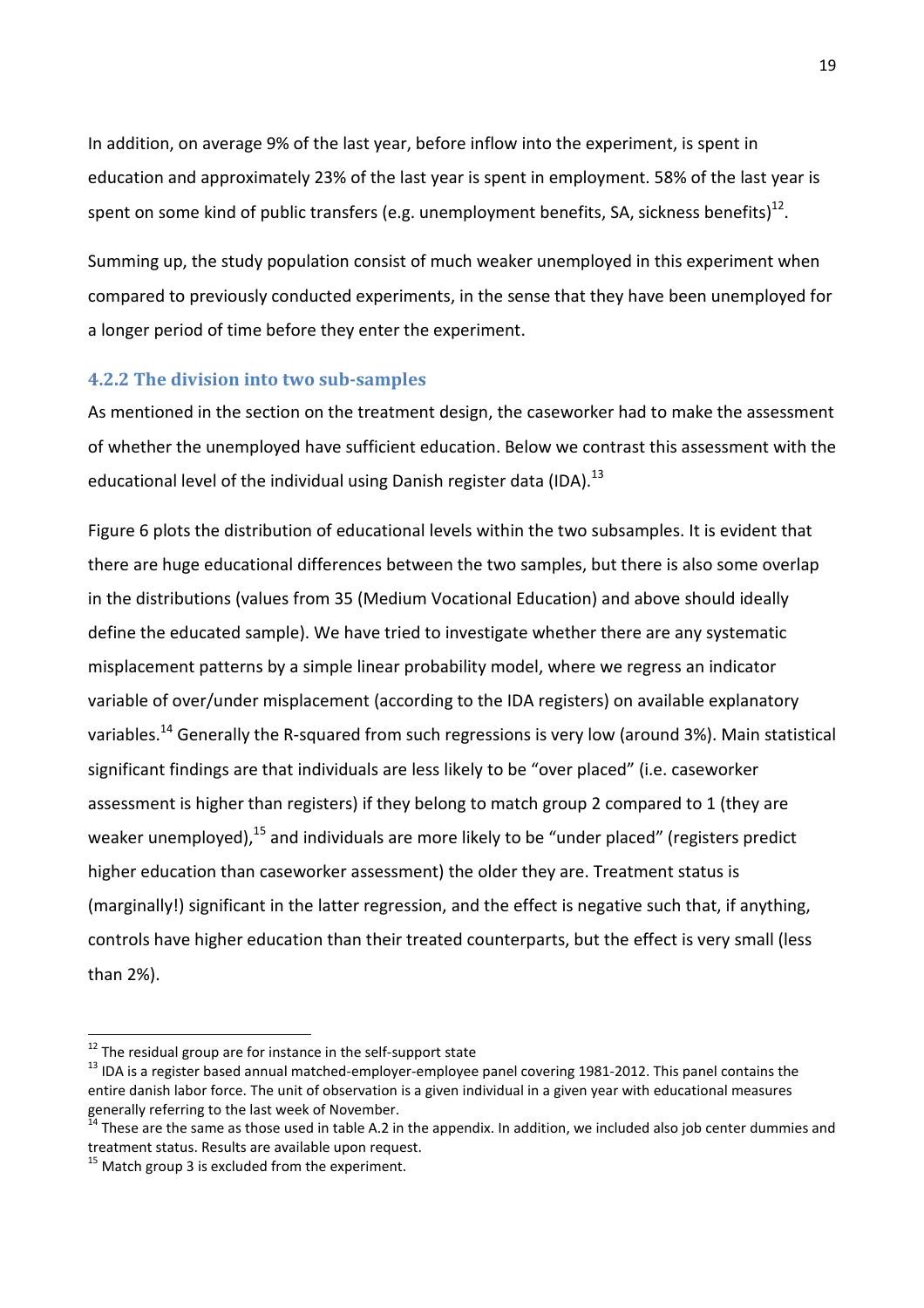#### Figure 6: Education



Summarising, it appears that misplacement according to the registers is mainly due to unobservable influences such as e.g. measurement error or caseworker idiosyncrasies. Some misplacements could be due to older aged individuals who have maybe left school so many years ago that their skills are deemed insufficient. We will proceed treating the sample as two subsamples. As a robustness check, we have evaluated the experiment using just one pooled sample. The results are as expected weighted averages of the subgroup analysis that we will report below. The results are available in the appendix Figures A.4 and A.5.

#### 4.3 Implementation

In this subsection we present evidence on the actual implementation of the experiment. To illustrate the degree of compliance to the experimental protocol, we present a set of figures on the weekly treatment intensities for unemployed individuals (the fraction of unemployed individuals that is given a specific treatment in a given week). We focus on the first 50 weeks – this includes the treatment period and allows in addition for implementation lags such as delayed meetings due to sickness, planning in the job centre etc. The figures should be regarded as lower bounds on the actual implementation in the job centres, as unemployed individuals participating in for instance two meetings in a given week will only be counted once, and furthermore individuals who have employment at the end of the week might not be treated.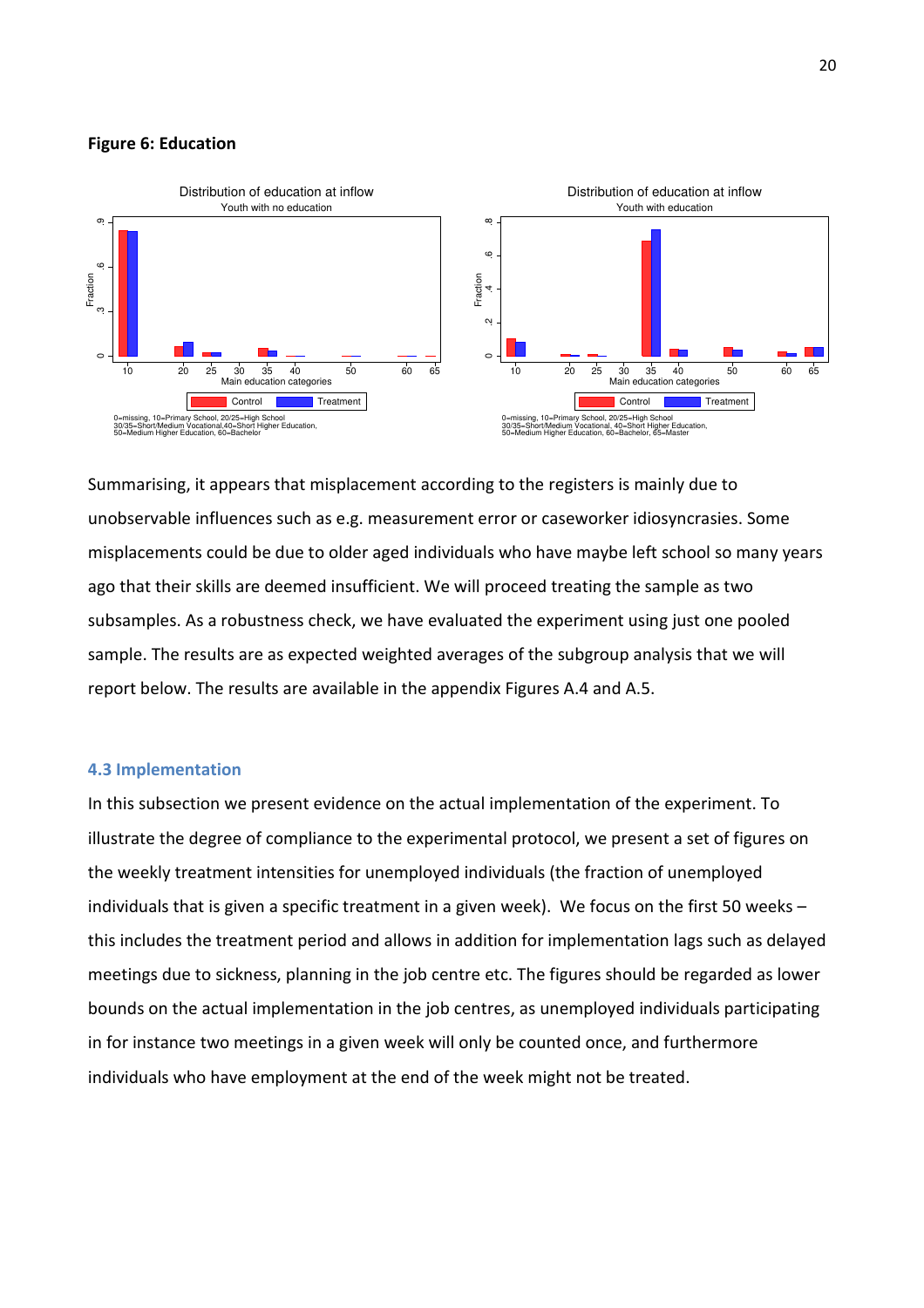#### 4.3.1 Meetings

Figure 7 shows the fraction of unemployed individuals in the treatment and control groups that participate in meetings. The figure illustrates that in both groups there is an increased meeting activity in the treatment group compared to the control group that marks the "normal" behavior. For uneducated youth, 50 % of the unemployed in a given week participate in meetings for the first 30 weeks. After week 30 the intensity of meetings falls for this group but it remains higher than that of the control group until around week 50. For educated youth the meeting intensity is less stable over the treatment period, initially around 50% of the individuals attend meetings but this fraction declines almost linearly over time.

#### Figure 7: Meeting intensity



The observed treatment intensities imply that an uneducated (educated) individual who is unemployed over the whole treatment horizon will have participated in an average of 18 meetings (15 meetings), compared to around 4 meetings in the control group. From the observed treatment intensity we can therefore conclude that educated individuals receive much more than the intended treatment, whereas uneducated individuals receive fewer meetings than intended (which was one per week). When we look further into the type of meetings we see that roughly 35% of all meetings held during the treatment period are telephone meetings and only around 55% take place at the job centre. The typical content of a meeting consists of both a monitoring (are benefit requirements fulfilled etc.) and a counseling part. Ex post, some caseworkers have mentioned concerns that they had difficulties securing a proper amount of content/progression in the meetings due to the high meeting frequency.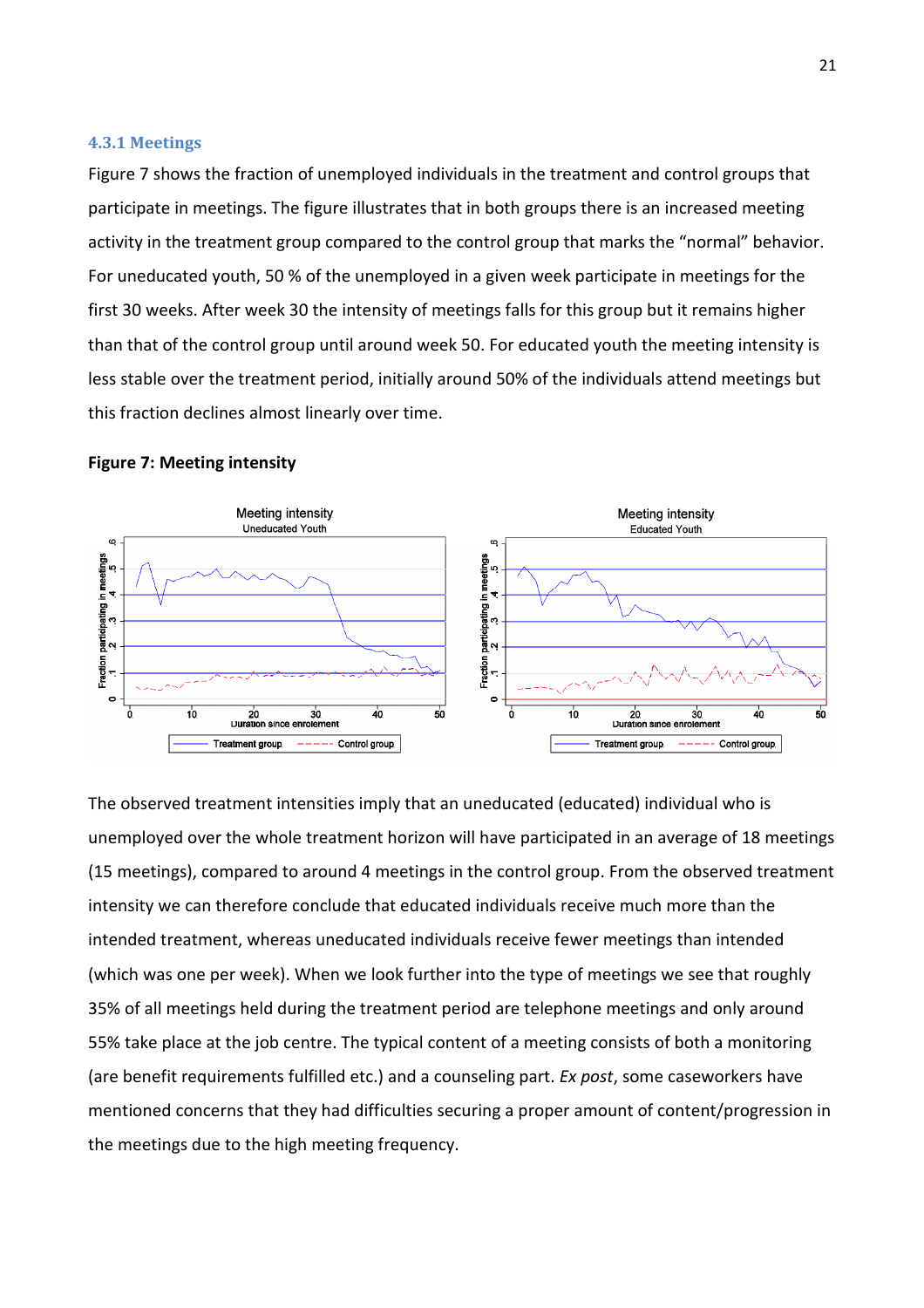Comparing the observed meeting intensities with earlier experiments we can conclude that the meeting frequency is higher in the current experiment. In e.g. QBW2 the treatment group participates in around 10 meetings on average during the first 50 weeks, whereas the control group amount is roughly similar to the numbers presented above.

#### 4.3.2 Activation programmes

Figure 8 shows the fraction of unemployed individuals who participate in an activation programme in a given week after their enrolment into the experiment.



#### Figure 8: Activation intensity

First of all, it is clear from the figures that the "normal" use of activation programmes is much larger for uneducated individuals compared to those who hold an education. For uneducated individuals, if anything, it appears that the control group participates in activation slightly more that the treatment group, in spite of the treatment protocol which prescribes that these individuals should be enrolled into some kind of activation programme already after 6 weeks. Individuals with education are also not activated more than their control counterparts.

Looking at the types of activation programmes that individuals participate in, we generally see that individuals without education participate in activation programmess with educational purposes and only around 10% of the individuals activated in a given week are participating in work-related activation programmes. On average unemployed individuals will have experienced about 20 weeks of activation after 50 weeks of unemployment. This clearly illustrates the intensive regime that exists for both the treatment and the control group. For individuals with education the activation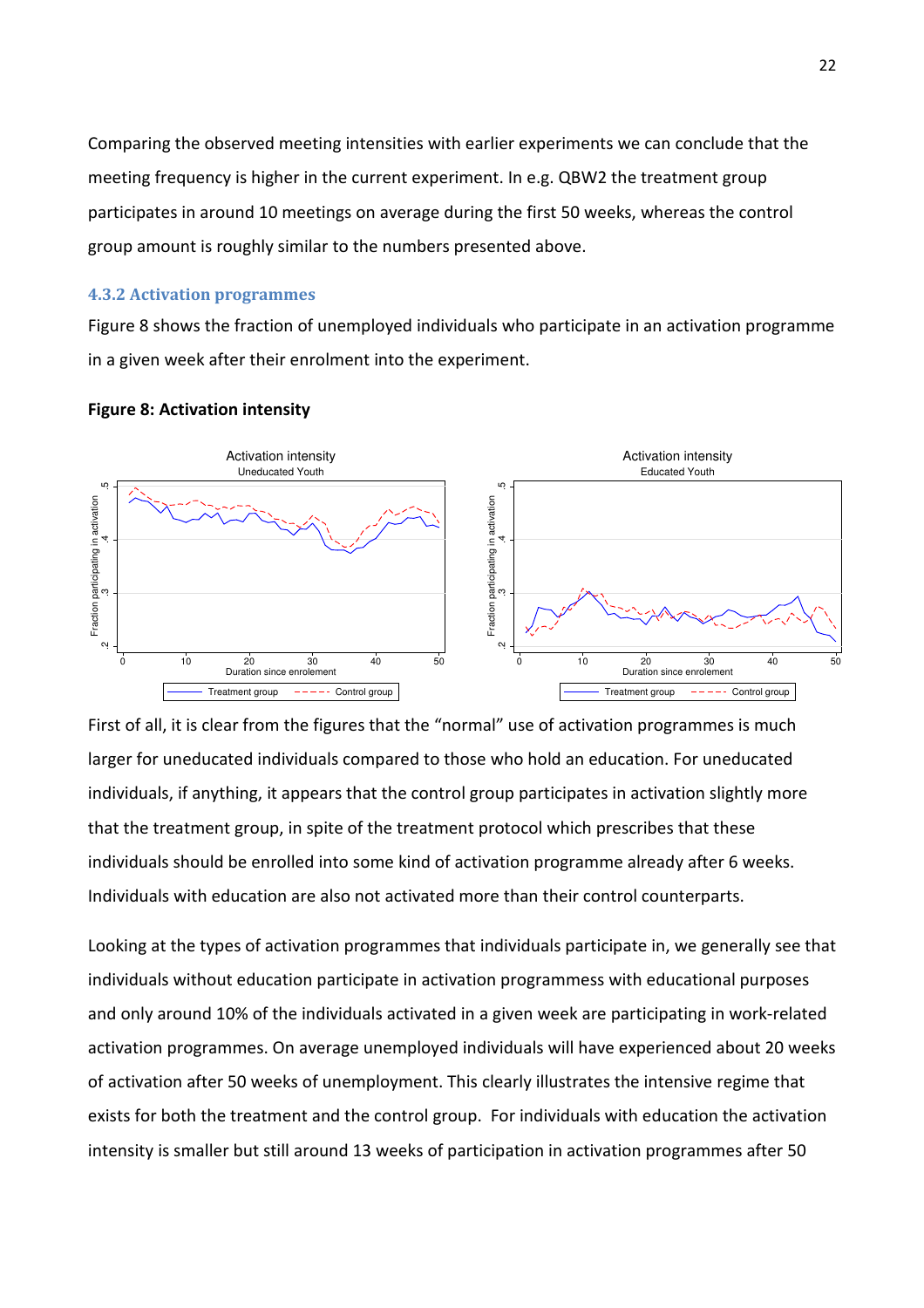weeks of unemployment. As could be expected, since the educated group is more "employable", a larger share of activation programmes are work-related, around 60% in the control group and around 70% in the treatment group.

Summarizing the implementation analysis of activation programmes, we note that job centres hardly comply to the treatment protocol at all. A larger share of treated individuals with education go into work-related programmes than in the control group but the overall amount of activation is more or less the same in the two groups.

#### 4.3.3 Other aspects of treatment

An important part of the intended treatment scheme described above is the assignment of a mentor to each unemployed individual in the uneducated group. Figure 9 illustrates the use of mentors.



#### Figure 9: Mentor intensity

Clearly there is not 100% compliance to the treatment requirement either. At its peak, less than 40% of the individuals without education are assigned a mentor and on average around 20% have one during the first 40 weeks. A number of individuals (20% of those who have a mentor) experience several mentors during their unemployment spell, and in 50% of the assignment cases, the mentor is simply a caseworker at the job centre. Only 20% of the individuals, who were assigned to a mentor, meet with the mentor for more than a total of 4 hours during the treatment period. These observations lead us to the conclusion that the mentor part of the treatment is also far from its initial intention.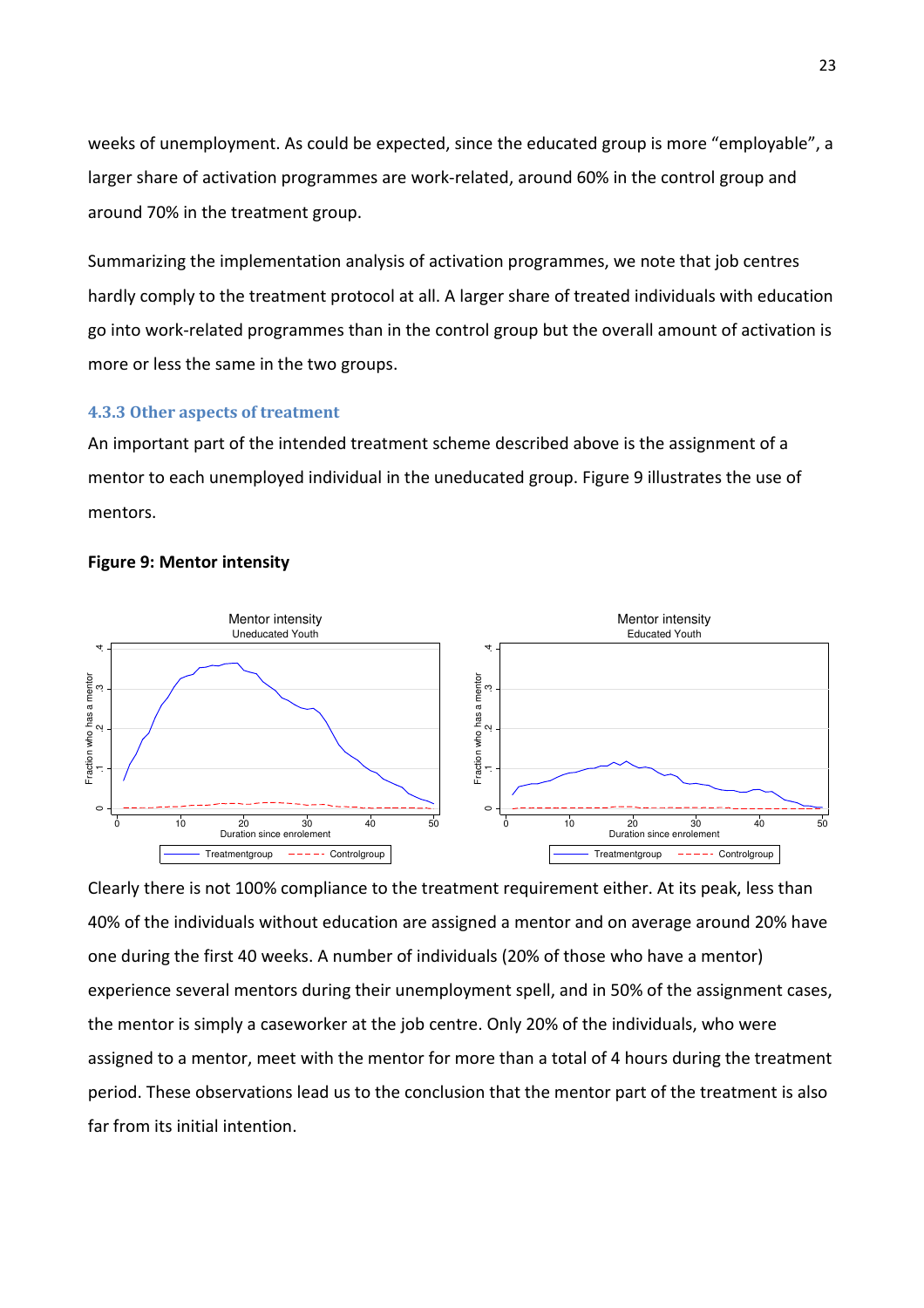Ex post, some job centres argued that they found it less useful to assign mentors as the unemployed were already participating in meetings every week. Surprisingly, individuals with education were also assigned mentors to some extent (see Figure 9), although this was not the intention. This indicates that there is a smoothing of treatments between groups which implies that we have to take this into account in the policy conclusions that can be obtained from this experiment. As a side comment this also underlines one of many potential complications in very ambitiously designed RCTs, and this challenges the conclusions that can be drawn.

We have made similar "treatment intensity" calculations for the preparatory adult education scheme, which is designed to start around week 3 for individuals without education. Less than 3% of the treatment group participates in such programmes at any point in time during the first 40 weeks. The average duration of these programmes is 13 weeks. A final programme element which we have looked into is the use of other programme than those mentioned in the bottom of Table 1. This gives the job centre the possibility to let very vulnerable youth participate in a broader range of programmes such as rehabilitation, meetings with a psychologist, physical exercise, addiction treatment etc. The fraction of the treated individuals without education who participate is shown in Figure A.1 in the appendix. For those participating, the average duration of these programmes is 17 weeks and the treatments cover all of the above mentioned programme types. As above we also observe a minor fraction of the treatment group from individuals with education participating in these programmes, again this suggests that educational achievement is not the only relevant characteristic when the caseworker defines the optimal treatment, and that some smoothing between treatment groups has been going on.

In conclusion, this subsection reveals that the main intervention in the programme was the intensified use of meetings between the unemployed and a case worker. For uneducated youth, there was also an increase in the use of preparatory programmes. There was almost no difference in the use of activation programmes, and the use of mentors was below the intended use, and most case workers assigned themselves as mentors.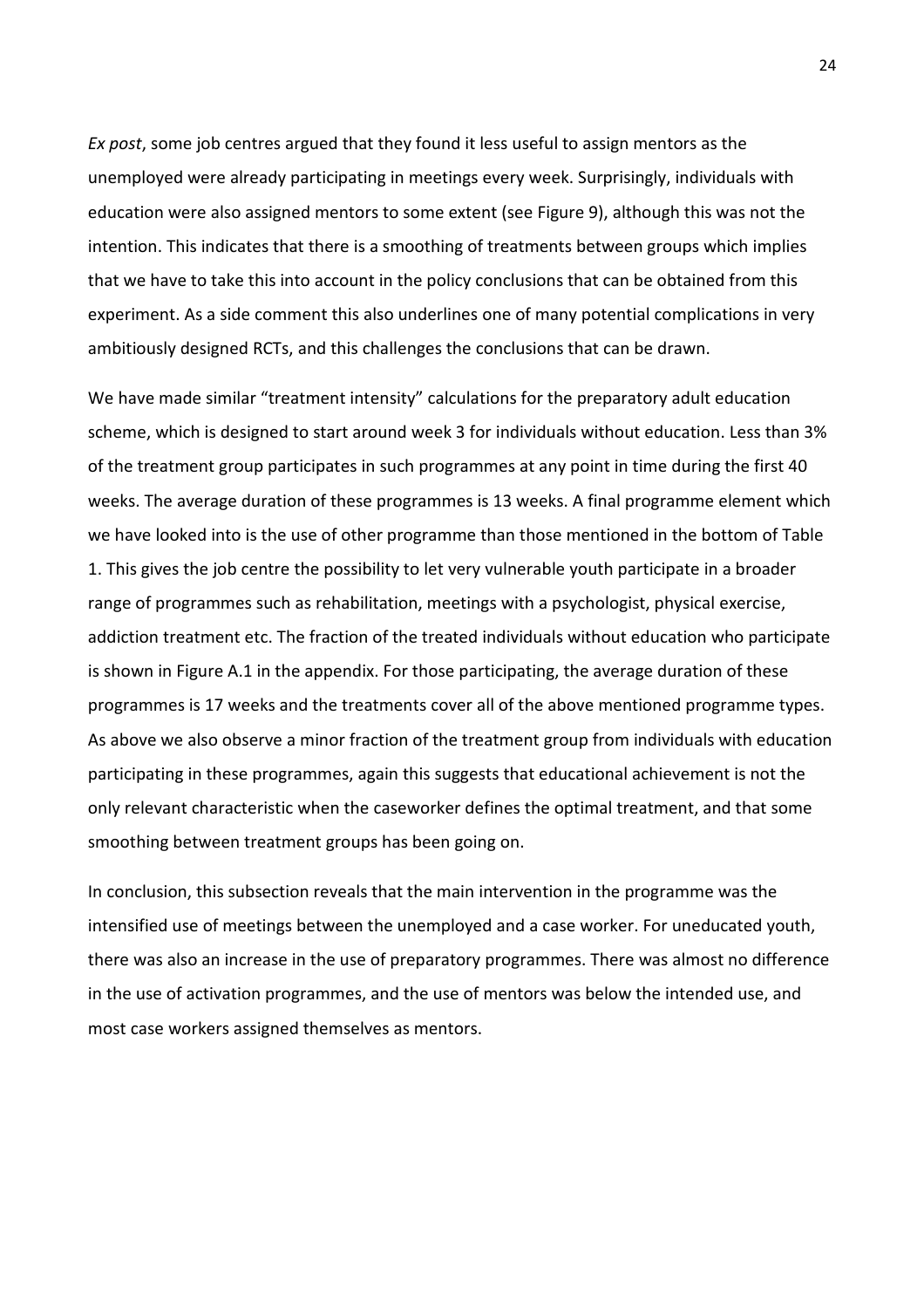#### 5. Effects of the Youth Experiment

We mainly study two outcomes and we consider both static and dynamic short term and long term effects. Our outcomes are the fraction of individuals' employed/in education, and the difference in the accumulated number of weeks in employment/education. Being employed is defined by the receipt of wage income, and being in education is defined by the receipt of an educational grant. We do, however, also investigate whether the transition to sickness benefits is affected by the experiment.

#### 5.1 Employment and Education

l

Figure 10 illustrates the evolution in the employment level and how it accumulates over time for uneducated youth.<sup>16</sup> The figure clearly illustrates that this group of individuals has a relatively low attachment to the labour market. 3 years after enrolment into the experiment only around 20% of the individuals are employed. Furthermore, it is within the first year that the unemployed find employment, hereafter the employment level stabilizes. For almost the entire period, a larger fraction of individuals in the control group have employment compared to the treatment group. The difference increases over the first 50 weeks and persists until after 100 weeks, where the treatment group catches up.

Table 3 reports results from a simple linear probability model with employment status at various points in time as the independent variable and where treatment status and various other explanatory variables are included (to decrease residual variation and hence estimated standard errors). From here it is clear that there are significant differences in the employment probability between the treatment and control group. Treatment group members are around 3% less likely to be employed in a given week. Since this difference persists over time we also see that the control group on average accumulates more weeks of employment over time such that control group members have spent approximately 3 weeks more in employment after 150 weeks, this difference is significant at the 5 % level.

 $16$  The graphs showing accumulated outcomes also contain confidence bands, which are calculated using a bootstrap procedure presented in Maibom et al. (2013). Explanatory variables are included in our regressions to remove residual variation and decrease minimum detectable effects. This also accounts for the fact that our samples are not entirely balanced in elapsed unemployment duration before inflow into the experiment.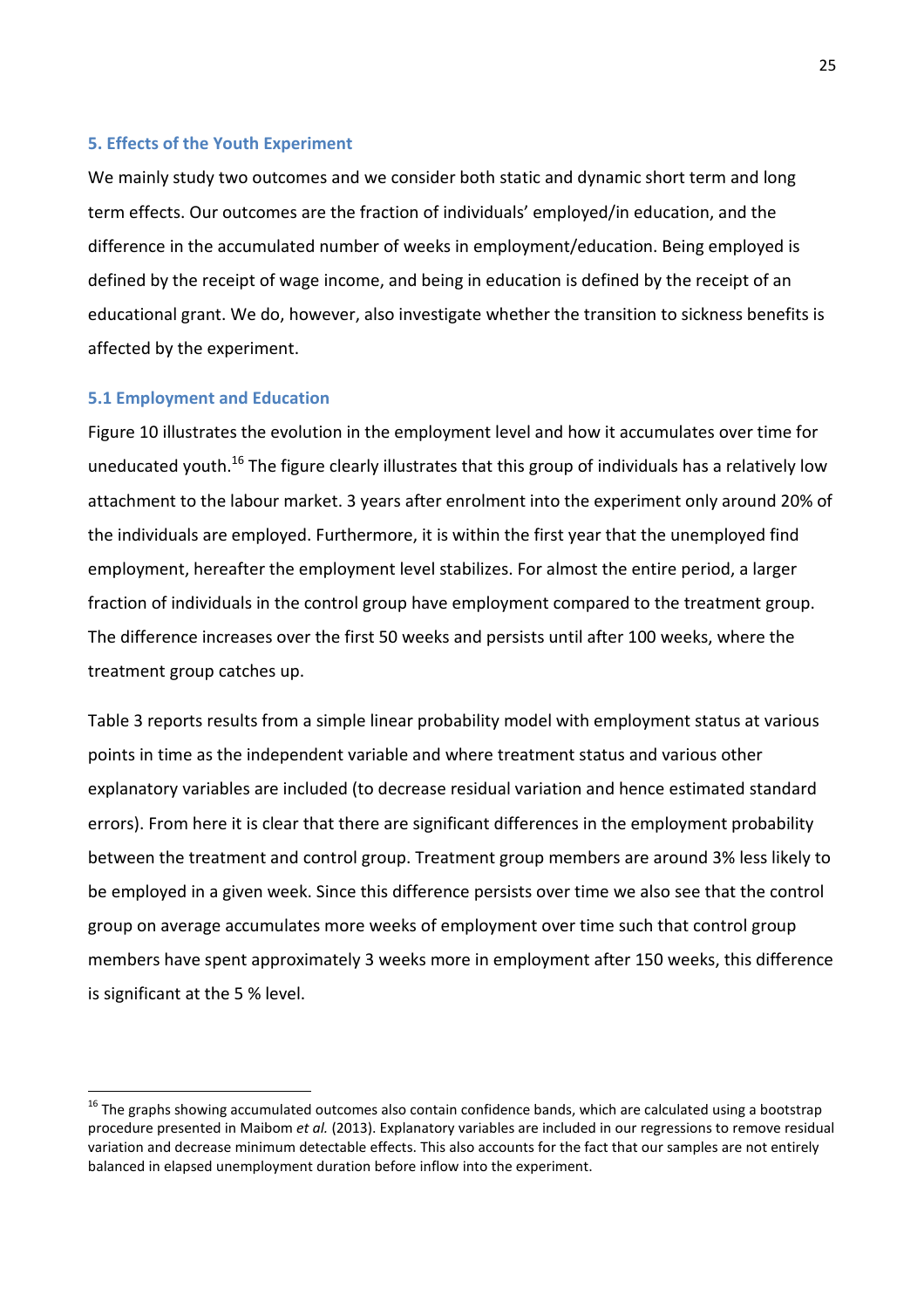

#### Figure 10: Effect on employment, uneducated youth

Table 3: Effect of treatment for uneducated youths at a specific time since enrolment

| Treatment<br>group<br>indicator | After 20<br>weeks | After 40<br>weeks | After <sub>60</sub><br>weeks | After 100<br>weeks | After 150<br>weeks |
|---------------------------------|-------------------|-------------------|------------------------------|--------------------|--------------------|
| Employment                      | $-0.0165$         | $-0.0292*$        | $-0.0374**$                  | $-0.0356**$        | $-0.055$           |
|                                 | $(-1.28)$         | $(-1.94)$         | $(-2.49)$                    | $(-2.13)$          | $(-0.33)$          |
| Education                       | 0.009             | 0.001             | 0.006                        | 0.017              | 0.010              |
|                                 | (0.79)            | (0.07)            | (0.41)                       | (1.10)             | (0.65)             |

\* implies significance at the 10% level and \*\* at the 5% level, t-statistics in parenthesis

Looking at the same figures for the education outcome variable (Figure 11), we see that the differences between control and treatment groups are much smaller, and the accumulated difference amounts to less than 1 week by the end of the observation period and is not statistically significant.



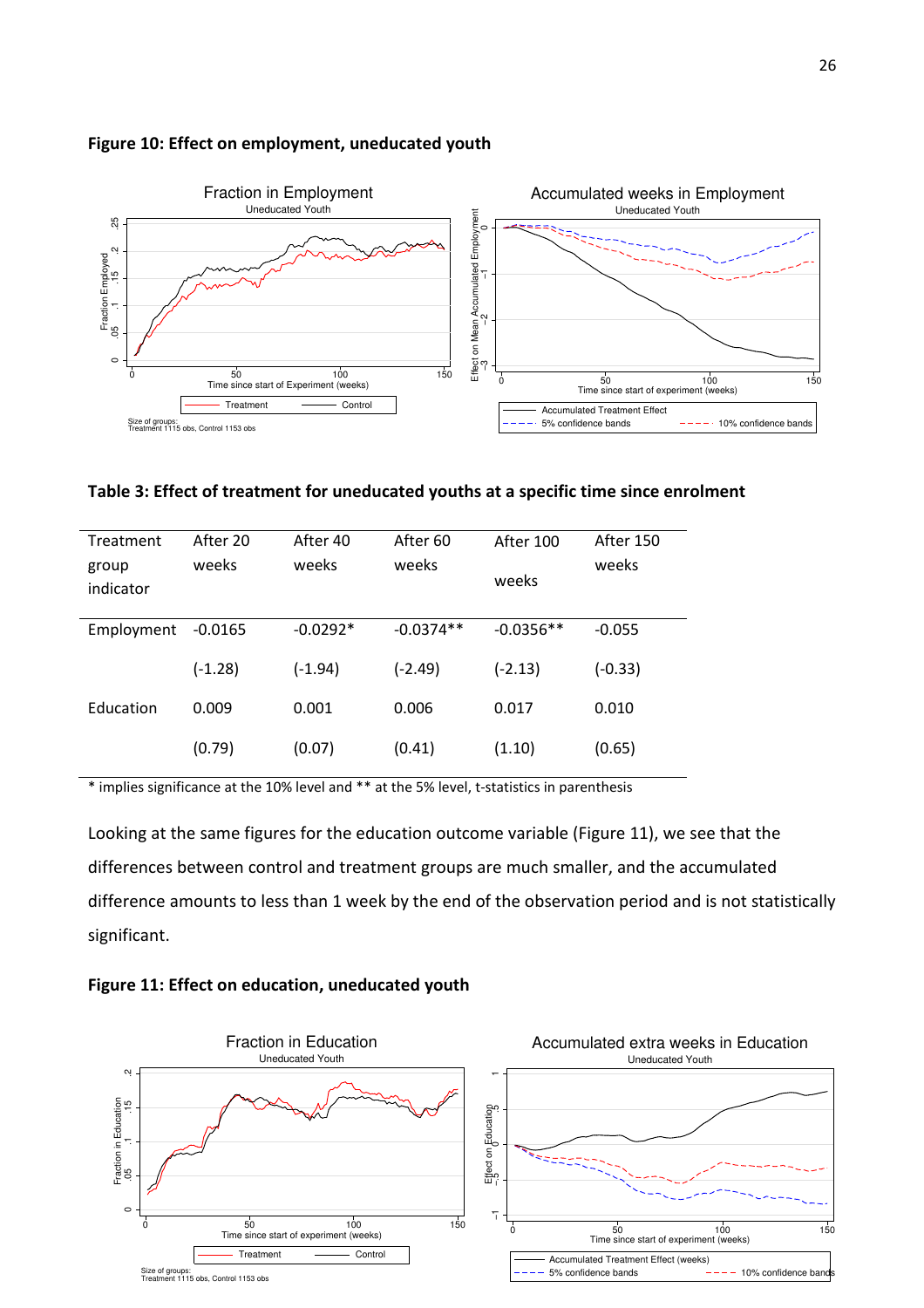We can therefore conclude that for uneducated youth there is a negative effect on accumulated employment and no significant effect on weeks spent in education. This suggests that individuals in the treatment group suffer from a lock-in effect in the sense that their treatments prolong their unemployment spells. When we decompose the 2-3 weeks of "missing" employment in the treatment group, we observe that around 1 week is spent on sickness benefits (more on this below) and the remaining 1-2 weeks are spent in regular unemployment.

Turning to the group of educated youth, Figure 12 shows the evolution of the employment levels in the treatment and control groups. Compared to their uneducated counterparts, the employment levels are generally larger (2-3 times as large), although they are not impressive. As in the uneducated group, the employment levels increase the first year and afterwards the growth rate declines and the levels stabilize. This is consistent with a standard dynamic selection process where the most employable leave unemployment initially, and the remaining stock of unemployed are the less employable or find less stable employment relations.

#### Figure 12: Effect on employment, educated youth

 $\overline{a}$ 



Contrary to the uneducated group the employment levels in the treatment and the control group are more or less equal along the study horizon, except maybe a small initial effect on employment levels in the treatment group.<sup>17</sup> There are no significant findings in the linear probability model (Table 4), except for the weeks 24-26 (not reported). After 150 weeks the treatment group has on average no extra weeks in employment than the control group.

<sup>&</sup>lt;sup>17</sup> Not surprisingly, the effects are somewhat larger (still clearly insignificant) when we exclude elapsed unemployment duration as an explanatory variable, but the results are still very similar. For comparison we report the figure where we do not include elapsed unemployment duration in the appendix Figure A.3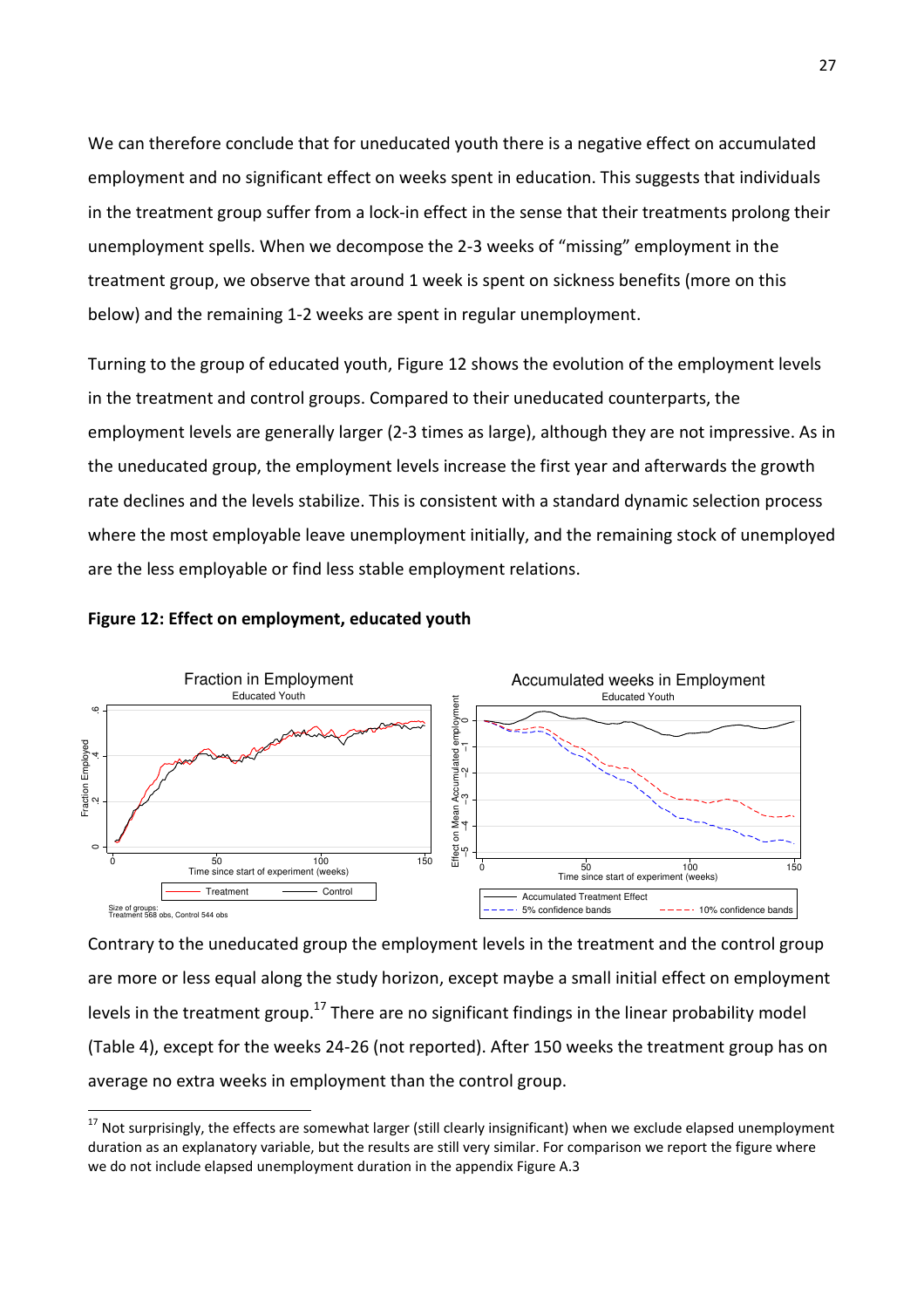| Treatment          | After 20  | After 40  | After 60 | After 100 | After 150 |
|--------------------|-----------|-----------|----------|-----------|-----------|
| group<br>indicator | weeks     | weeks     | weeks    | Weeks     | weeks     |
| Employment         | 0.0423    | 0.0097    | 0.001    | 0.026     | 0.012     |
|                    | (1.59)    | (0.33)    | (0.03)   | (0.88)    | (0.39)    |
| <b>Education</b>   | $-0.0139$ | $-0.008$  | 0.005    | $-0.006$  | $-0.0007$ |
|                    | $(-1.23)$ | $(-0.58)$ | (0.30)   | $(-0-35)$ | $(-0.04)$ |

#### Table 4: Effect of treatment for educated youth at specific times since enrolment

\* implies significance at the 10% level and \*\* at the 5% level, t-statistics in parenthesis

When we look at the education outcome (Figure 13) we see that a very small fraction of educated individuals go into further education (less than 10%). There are differences in the fractions but when accumulated we get a very small negative effect (insignificant).

#### Figure 13: Effect on education, educated youth



Interestingly, the treatment group also spends an extra 1.5 weeks on sickness benefits; we will focus on this in the next section. Decomposing these extra 1.5 weeks in the control group we see that some of it is spent in regular unemployment and a part of it as self-sufficient (i.e. the individual is not a wage earner and does not receive any transfer incomes from the public authorities).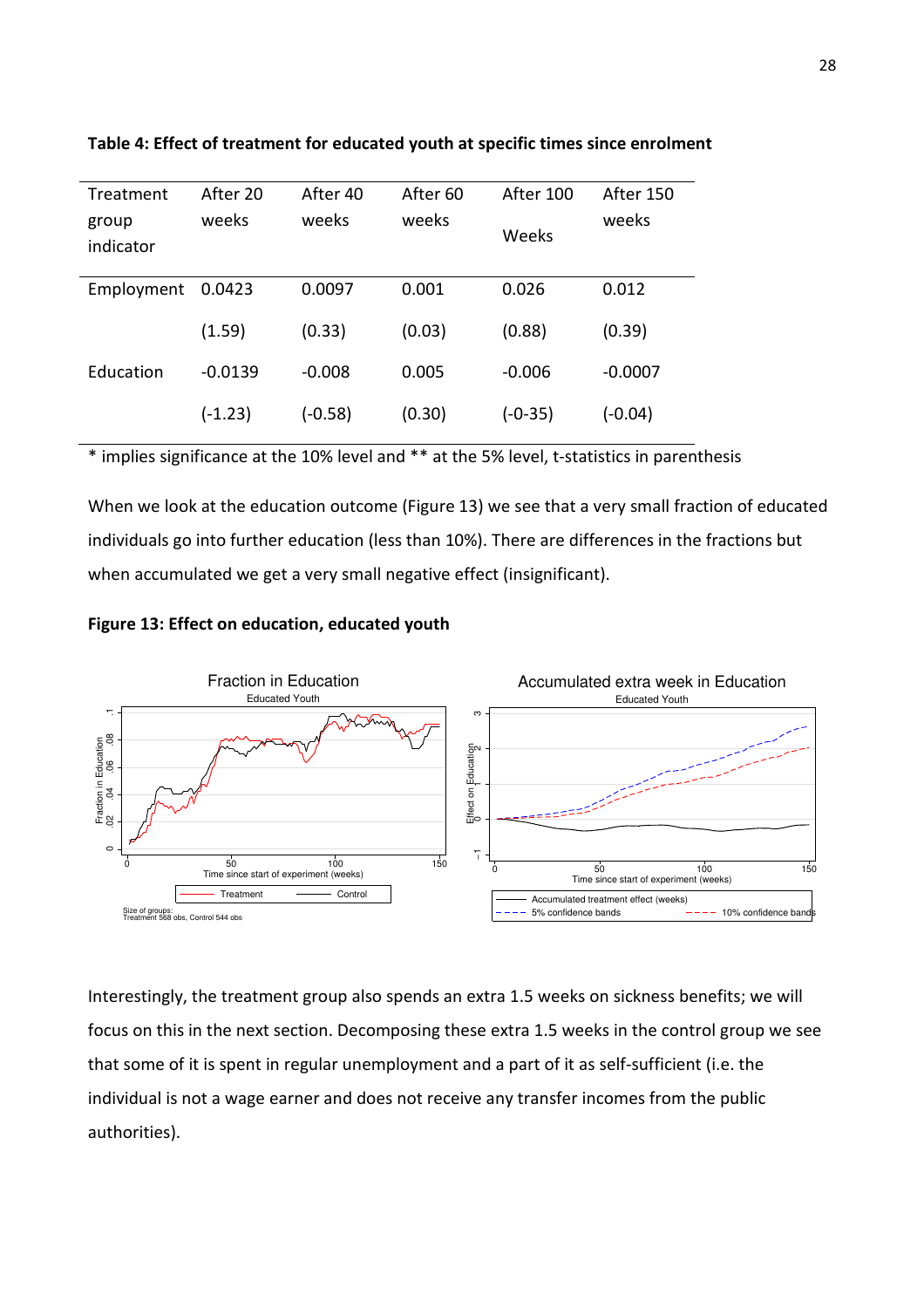We have tried to look deeper into the more "qualitative" aspects of the education outcome. One point could be that although the differences between the fraction of treatments and controls enrolled into education does not seem to be (that) large , there might be important differences in their graduation rates, such that individuals in the treatment group actually obtain education, whereas controls never manage to graduate, or graduate at a slower rate. We have therefore looked into the educational data provided by Statistics Denmark within the timeframe of our study.

Less than 2% of individuals without education have changing educational status within our timeframe, and there are no differences between treatment and control groups. For individuals with education these numbers are even smaller. These small numbers also illustrate the very low chances of actually completing qualifying education for the target group of unemployed uneducated youth (at least in terms of completing formal education recorded in our educational registers).

#### 5.2 Sickness benefits

We have also analyzed exits into sickness benefits. Although exits to sickness benefits occur less frequently, Figure 14 shows that there are marginally significant positive accumulated effects at the 10% level for both groups of unemployed youth.



#### Figure 14: Effect on sickness benefits

Figure 14 shows that uneducated youth accumulate around 0.6 weeks more sickness benefits, whereas the educated youth accumulate close to 1.5 weeks more. It therefore suggests that a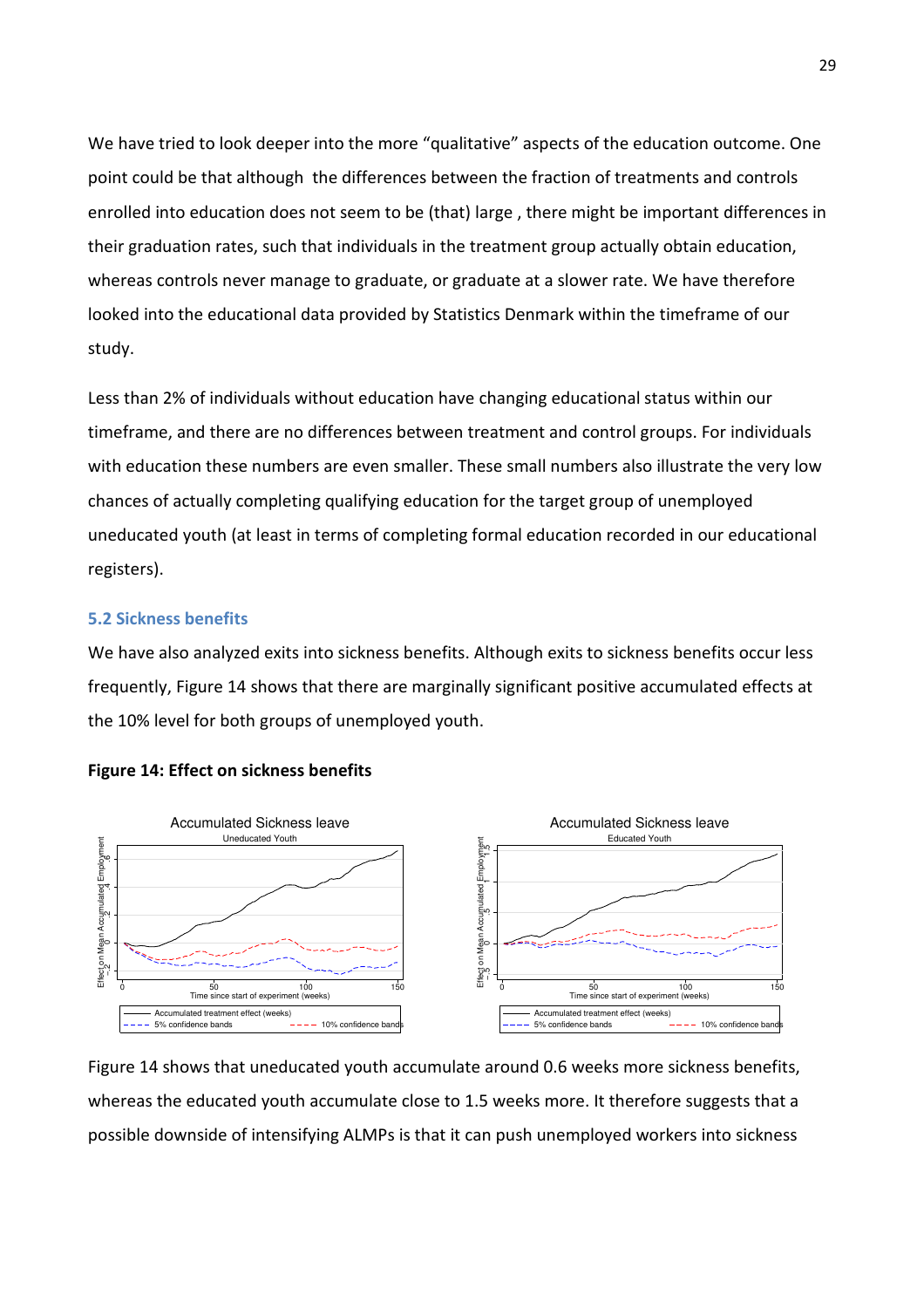benefits, perhaps as an attempt to escape the intensified treatment or as a result of additional pressure and stress, which may lead to an even longer way back into employment.

#### 5.3 Heterogeneous treatment effects

The section above has identified average (ITT) effects, in this subsection we look further into whether effects are particularly (un)favorable for specific subgroups and thus whether there are observable heterogeneous treatment effects. This is done in a regression framework, where accumulated weeks of employment (education) after week 150 are regressed on treatment status, other explanatory variables and their interactions with treatment status. We look for heterogeneous responses in the following dimensions: age groups (relatively young or old), gender, marital status, ethnicity, week of inflow, whether the individual is on SA or on UI benefits, and finally job centres.

With respect to accumulated weeks of employment our only significant findings (10% level) are that one job centre (Vejle) seems to be doing particularly bad for uneducated treated individuals compared to their controls, and one job centre (Aalborg) seems to be doing particularly well for educated treated individuals. We have tried to look at the local implementation of the treatment design for these job centres but no clear conclusions regarding implementation prevails.

With respect to accumulated weeks of education we find some differences in the age dimension. Uneducated treated individuals below the age of 24 accumulate 3 weeks less in education over the 150 weeks studied whereas the older counterparts spend more time in education (4 weeks) than their corresponding controls (the pattern is illustrated in Figure 15). Both effects are significant at the 5% level in our regressions (results are available on request). As these effects counteract eachother we see no effects at the aggregate level.



#### Figure 15: Effect on education, uneducated youth by age group

Size of treatment groups: Young 313 obs, Old 802 obs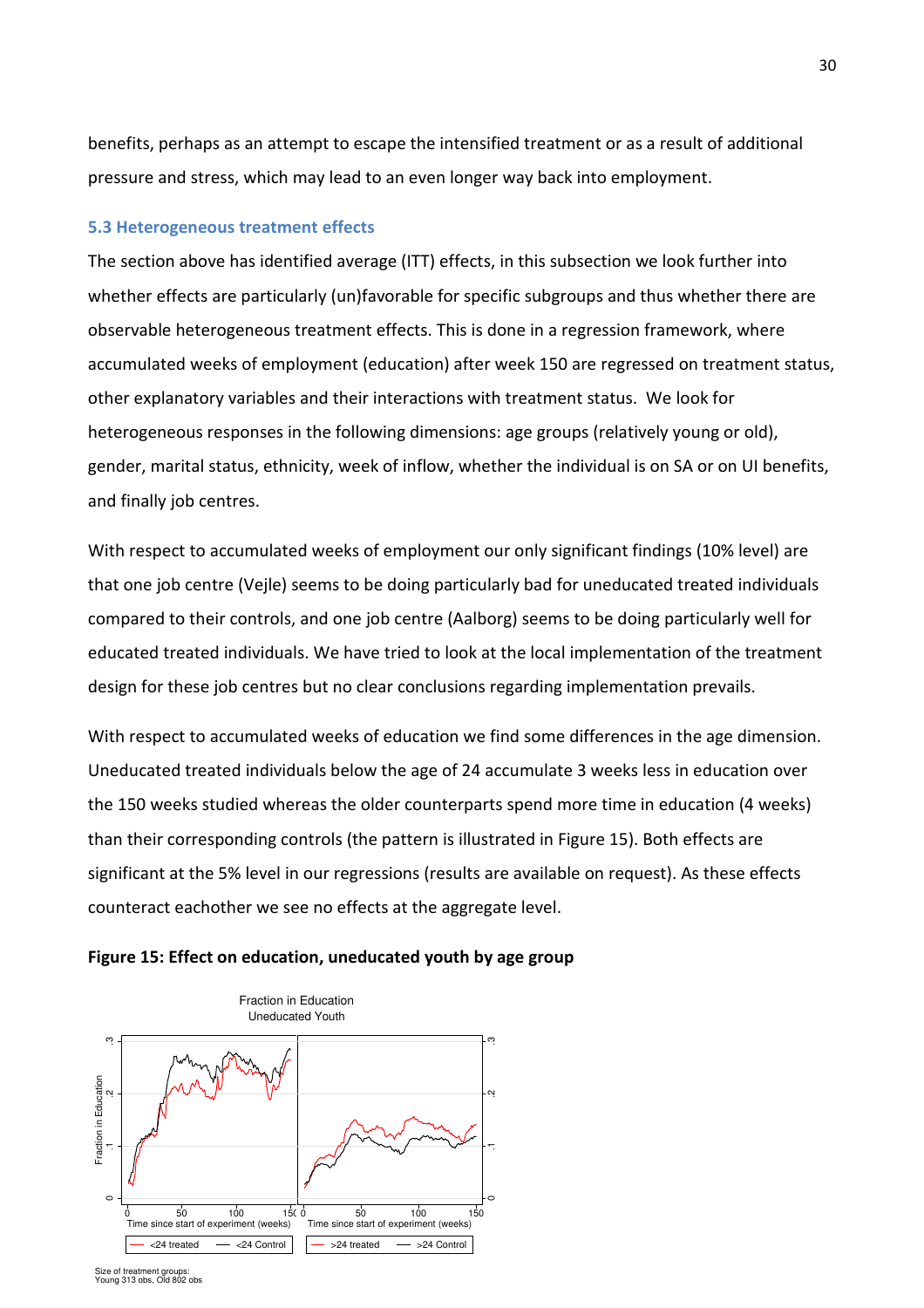We also find significant interactions with respect to ethnicity, which implies that non-western immigrants in the treatment group perform particular bad with respect to education enrollment compared to their control counterparts (11 weeks less). We have not found a similar pattern in the sample with educated individuals but it should also be noted that the sample size here is very limited.



#### Figure 16: Effect on employment, UI and SA unemployed

As for the two types of transfer incomes, SA versus UI, Figure 16 presents the accumulated differences over time (notice the difference in scales). From Figure 16 it appears that the negative effects on employment for uneducated youth stems primarily from those on UI benefits, who experience a dramatic reduction in accumulated employment, while the effect is considerably smaller (and insignificant) for youth on SA. As for the educated youth, we find marginally significant (but large) positive effects for those on SA and nothing for youth on UI benefits.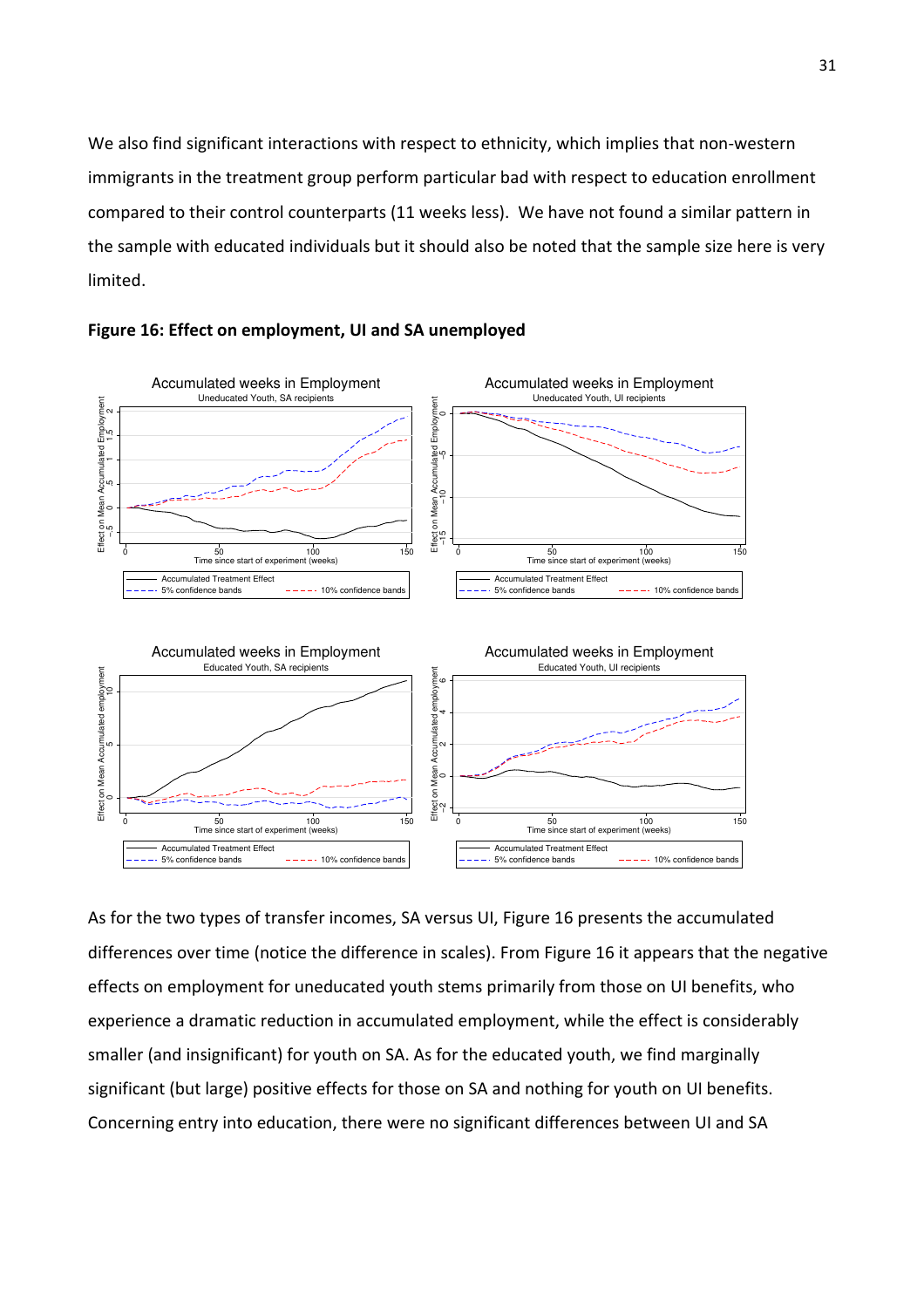recipients. Overall, we would then say that youth on SA respond more positively to this intervention than youth on UI benefits.

#### 6. Concluding remarks

We investigated the effectiveness of active labour market policies for young unemployed Danes. The policy response to youth unemployment in Denmark has relied heavily on active measures, such as frequent meetings with case workers and intensive use of activation programmes. Empirical findings from the period prior to the financial crises suggest that both meetings and activation had a positive impact on the job finding rate of unemployed youth in Denmark. Partly based on these earlier findings, there has been an intensification of ALMPs in general and for youth in particular. Our main empirical contribution is to evaluate a RCT that was conducted in Denmark in the winter of 2009, that is, at a time when unemployment was rising sharply following the financial and economic crises. The main feature of the experiment was to further intensify the classical tools of the ALMP toolbox and to shift focus from classroom training to work practice and more firm-based job training. Several components of the programme were not implemented according to protocol, and this underlines the importance of contrasting intended treatment with the actual one for improving our understanding of the effects (or lack of) from the experiments. Our analysis documents that the main difference between the treatment and control group was the number of encounters with a case worker and potentially a minor increase in other programmes such as rehabilitation for uneducated youth.

The findings are that for uneducated youth there was a negative effect on employment. This was in some sense the intention of the programme, since those with no further education should be guided towards education if the option was feasible for the individual. The group of uneducated unemployed did in fact accumulate slightly more education, but the magnitude was very small, and the effect on education was far from statistically significant, and we observe no long term effects in terms of improving educational levels.

For the group of unemployed with some type of further education, the differences between the treatment and control groups are rather small both in the employment and the education dimension. There is some indication that the exit to employment was positively affected in the period in which the meetings took place, but the size and robustness of the effect is small. At the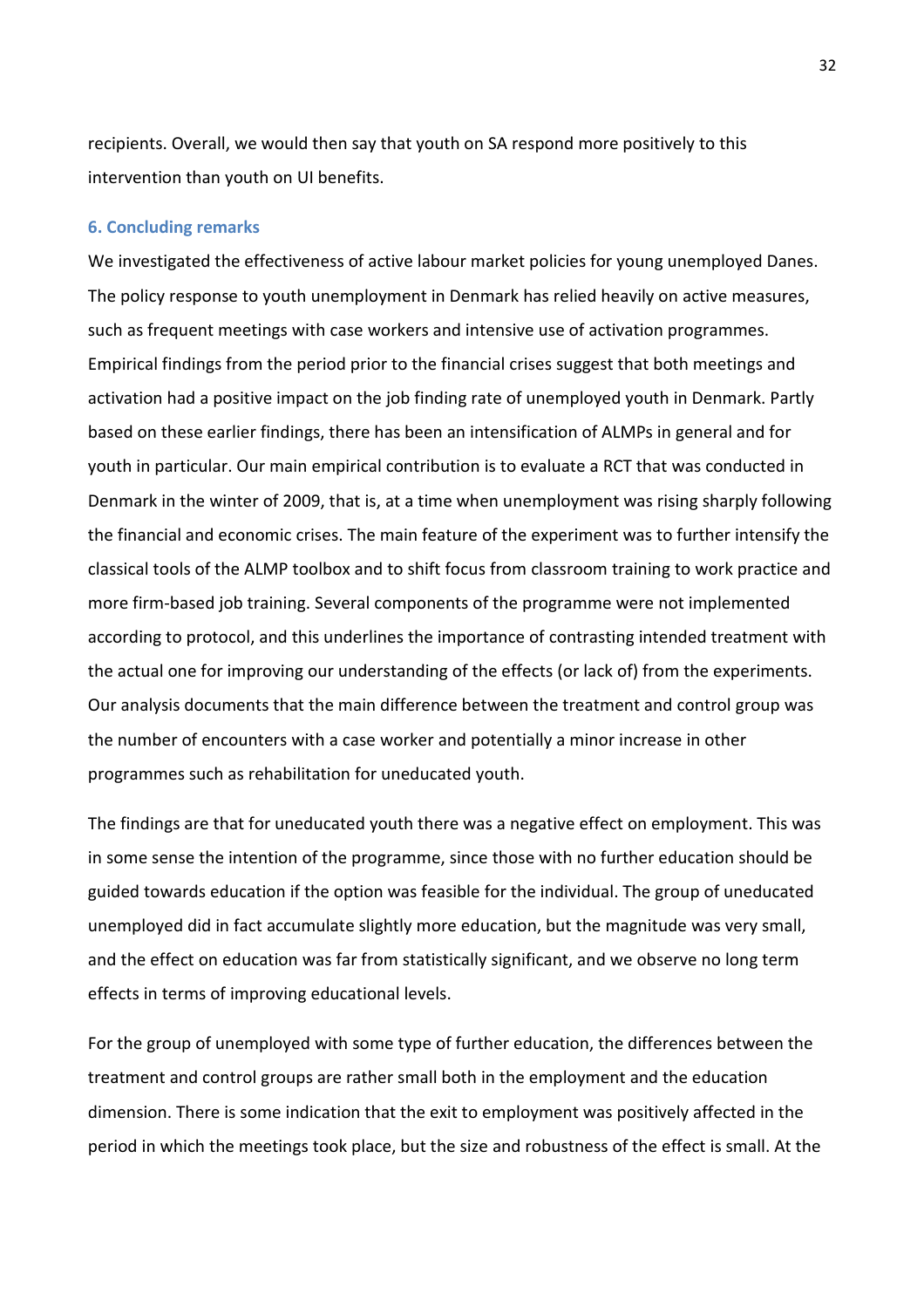end of the observation period the treatment group had accumulated close to 1 week more employment than the control group. The effect is not statistically significant.

In some sense the findings are perhaps not too surprising. The use of meeting is already quite intensive in Denmark towards youth, and the labour market at the time of the experiment was characterised by low job finding rates and rapidly increasing unemployment. In addition, the treatment population consisted of individuals with quite long elapsed unemployment spells and earlier evidence on the effectiveness of e.g. meetings should have much stronger effects for newly unemployed.

The analysis found visible effects on the exit to sickness benefits for both groups of unemployed. This side effect should of course be taken into account when deciding on the intensity of ALMPs.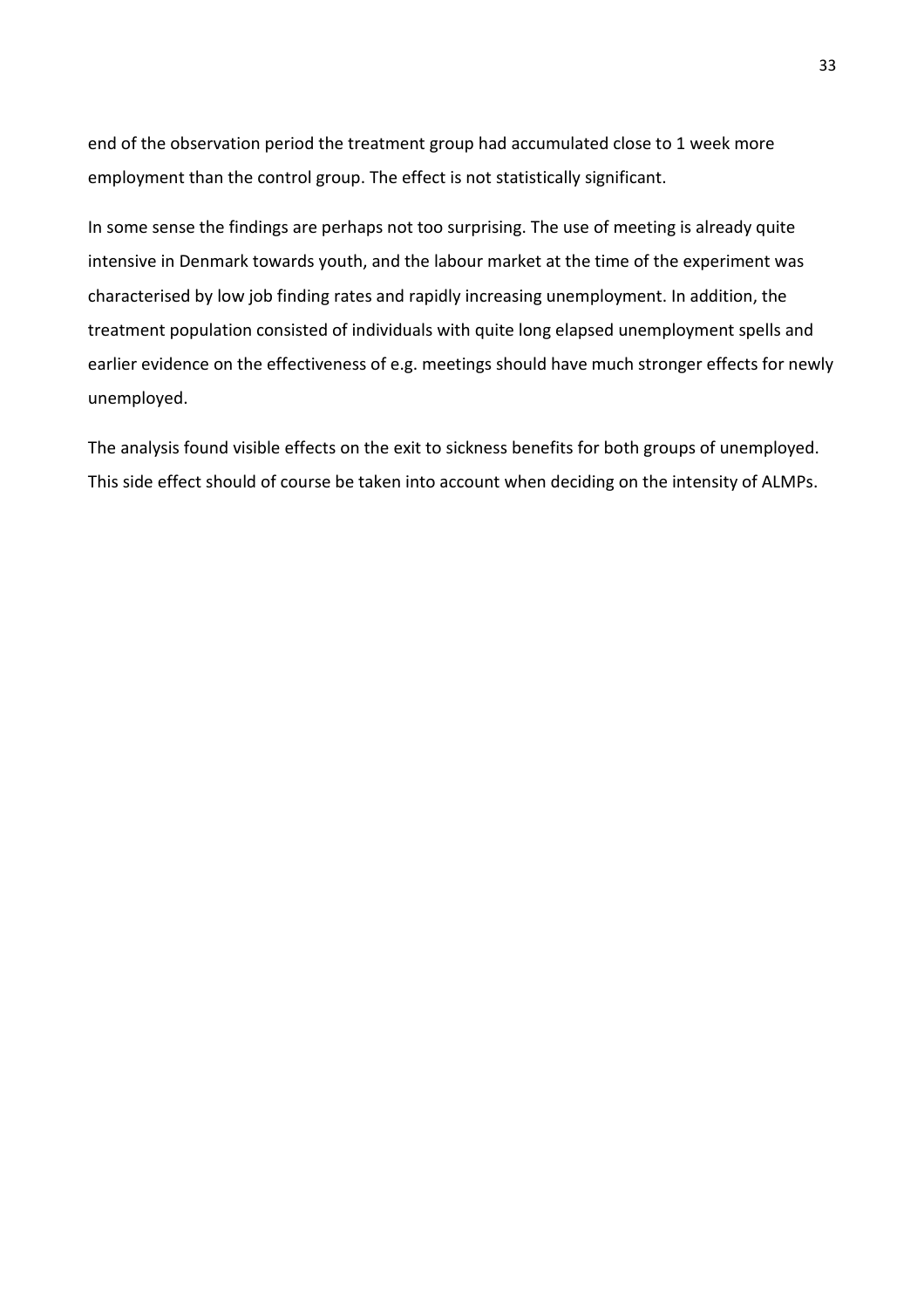#### References

Andersen, T.M. and M. Svarer, 2012, The role of workfare in striking a balance between incentives and insurance in the labour market, Economica, to appear

Andersen, T.M., J. Maibom, M. Svarer, and A. Sørensen, 2013, Are the costs of recessions cohort specific?, manuscript, Aarhus University

Berg, G. J. van den, L. Kjærsgaard & M. Rosholm (2012) To Meet or Not to Meet (Your Case Worker) – That is the Question. IZA Discussion Paper 6476, IZA Bonn.

Blundell, R., Costa-Dias, M., Meghir, C., & van Reenen, J., 2004. "Evaluating the employment impact of a mandatory job search program", Journal of the European Economic Association, 2(4), 569-610.

Caliendo, M., Künn, S. and Schmidl, R., 2011: "Fighting Youth Unemployment: The effects of Active Labour Market Policies", IZA DP 6222.

Card, D., Kluve, J. and A. Weber (2010) "Active Labor Market Policy Evaluations – A Metaanalysis" The Economic Journal, 120, F452-F477.

Dorsett, R. (2006), The New Deal for Young People: effect on the labour market status of young men. Labour Economics, 13, 405-422.

Ehlers, C., J. Kluve & S. Schaffner (2012), Temporary Work as an Active Labor Market Policy: Evaluating an Innovate Program for Disadvantaged Youth, Economics Bulletin, 32, 765-773.

Flores, C., Flores-Lagunes, A., Gonzalez, A. & Neumann T. C. (2012), Estimating The Effects of Length of Exposure to Instruction in a Training Program: The Case of Job Corps. The Review of Economics and Statistics, 94, 153-171.

Forslund A., P. Fredriksson & J. Vikström, 2011, What active labor market policy works best in a recession?, Nordic Economic Policy Review, 171-202.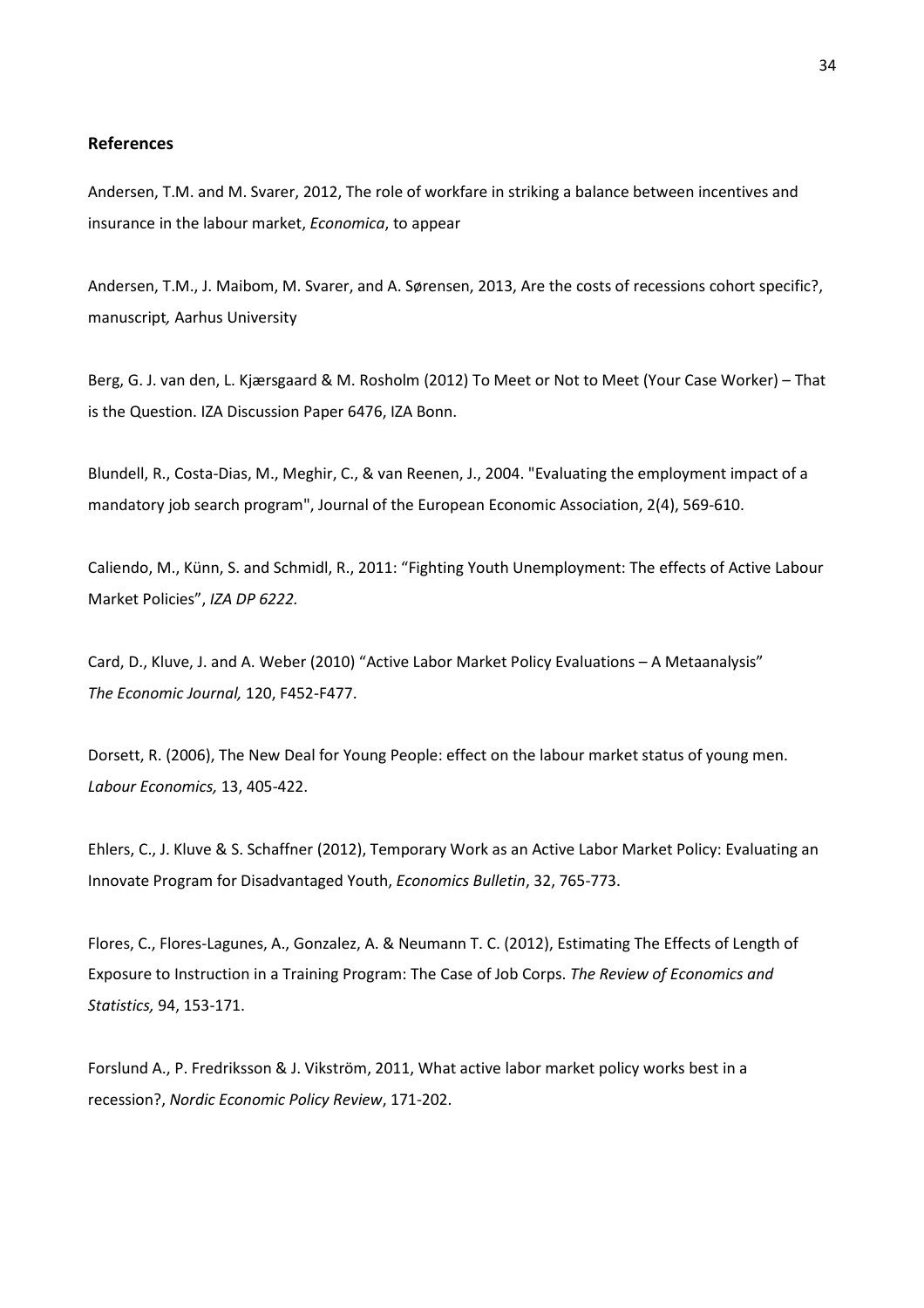Graversen, B. K. and Van Ours, J. C., 2008, How to help unemployed find jobs quickly: Experimental evidence from a mandatory activation program, Journal of Public Economics, 92(10-11):2020 – 2035.

Kluve, J., 2010, The effectiveness of European active labor market programs, Labour Economics, 17, 904- 918.

Larsson, L. (2009), Evaluation of Swedish Youth Labor Market Programs, Journal of Human Resources, 38, 891-927.

Maibom, J. , M. Rosholm, and M. Svarer, 2012, Experimental evidence on the effects of early meetings and activation, IZA Discussion Paper 6970, IZA Bonn.

OECD, 2013, Employment Outlook.

Rosholm, M., 2008, Experimental evidence on the nature of the Danish employment miracle, IZA Discussion Paper, No. 3620.

Rosholm, M. & M. Svarer, 2008, The Threat Effect of Active Labour Market Programmes, Scandinavian Journal of Economics, 110(2), 385-401.

Zhang, J., Rubin, D. & Mealli, F. (2012), Likelihood-Based Analysis of Causal Effects of Job-Training Programs Using Principal Stratification. Journal of the American Statistical Association, 104, 166-176.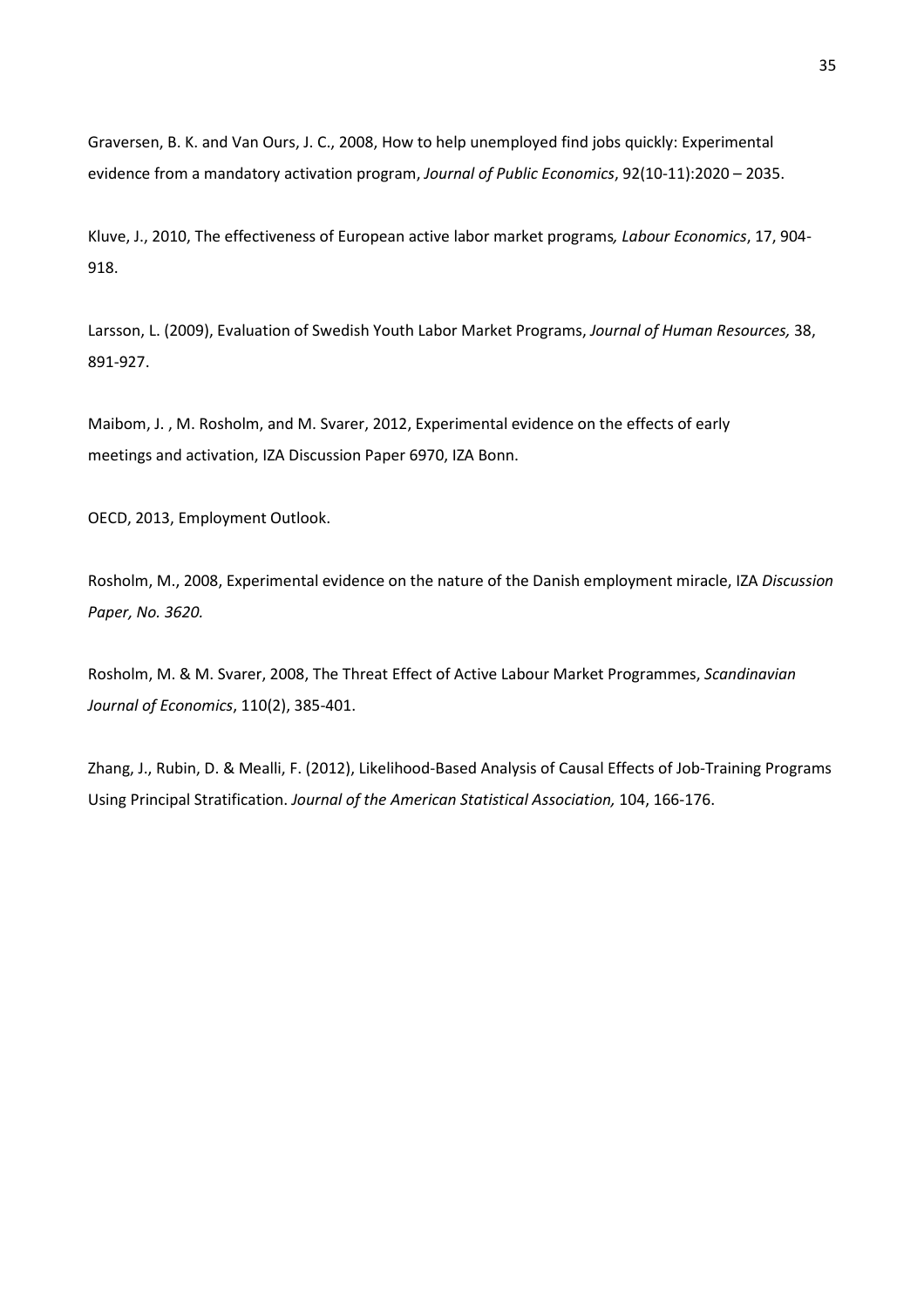# Appendix

### Table A.1: Inflow into the experiment

| Week no   | Control | Treatment | Total |
|-----------|---------|-----------|-------|
| 1         | 151     | 154       | 305   |
| 2         | 137     | 131       | 268   |
| 3         | 169     | 161       | 330   |
| 4         | 170     | 173       | 343   |
| 5         | 339     | 345       | 684   |
| 10        | 176     | 170       | 346   |
| 11        | 168     | 157       | 325   |
| 12        | 188     | 182       | 370   |
| 13        | 191     | 203       | 394   |
| $14 + 15$ | 8       | 7         | 15    |
| Total     | 1697    | 1683      | 3380  |

Note: Week 1 is week 45 in 2009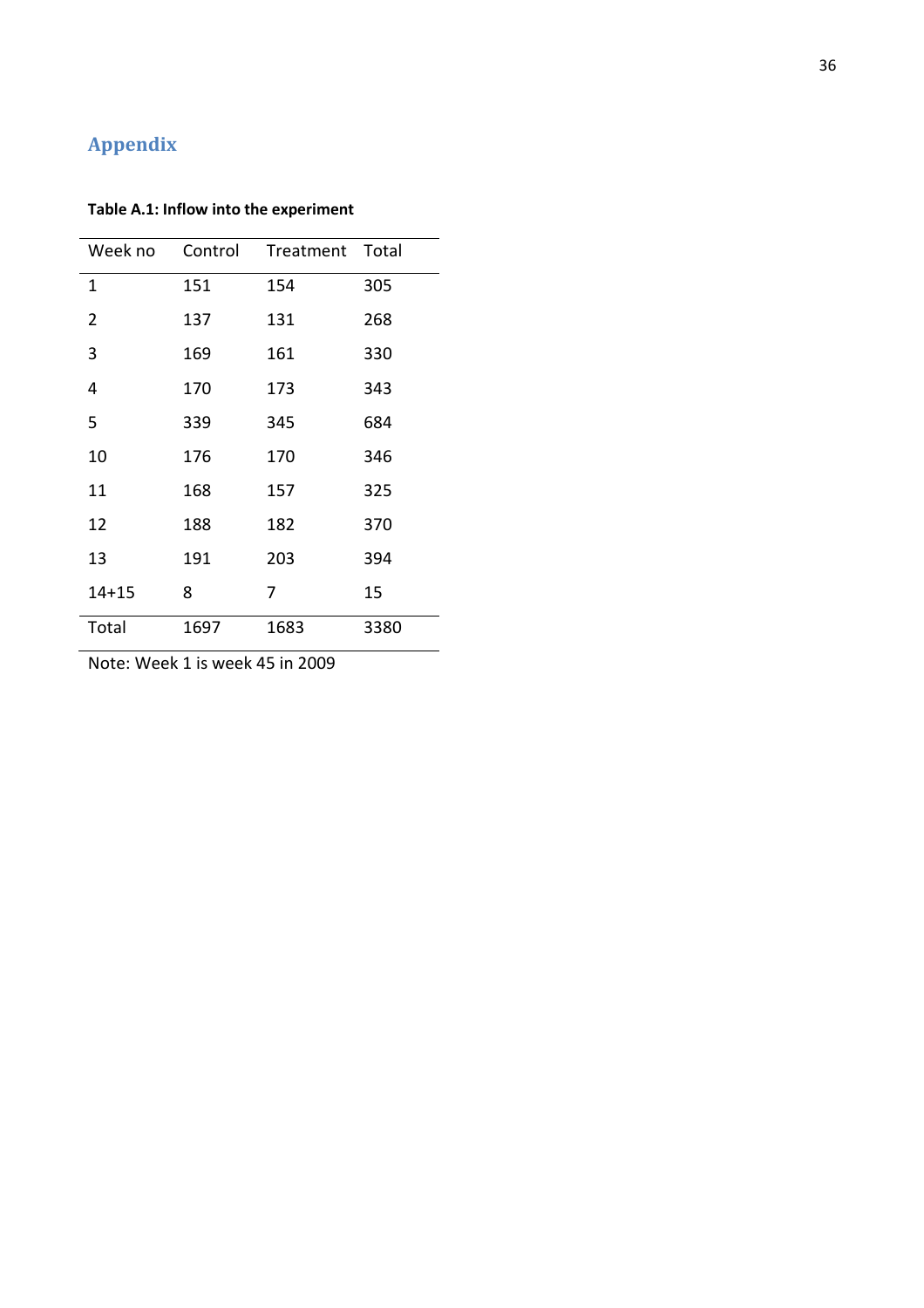### Table A.2: Descriptive statistics

|                                                              | Uneducated youth |           | <b>Educated youth</b> |           |
|--------------------------------------------------------------|------------------|-----------|-----------------------|-----------|
| Characteristics                                              | Control          | Treatment | Control               | Treatment |
| Age (years)                                                  | 26,38            | 26,57     | 28,35                 | 28,26     |
| Males                                                        | 0,514            | 0,526     | 0,625                 | 0,616     |
| Under 25                                                     | 0,417            | 0,381     | 0,138                 | 0,150     |
| Married                                                      | 0,125            | 0,148     | 0,215                 | 0,210     |
| Danish origin                                                | 0,846            | 0,834     | 0,877                 | 0,896     |
| Western origin. not Danish                                   | 0,020            | 0,029     | 0,037                 | 0,021     |
| Non-Western                                                  | 0,134            | 0,137     | 0,086                 | 0,083     |
| Average transfer degree last year                            | 0,615            | 0,631     | 0,507                 | 0,461     |
| Transfer degree < 0.1 last 3 years                           | 0,200            | 0,212     | 0,298                 | 0,338     |
| Transfer degree $\varepsilon$ (0.1;0.5) last 3 years         | 0,474            | 0,464     | 0,594                 | 0,586     |
| Transfer degree $> 0.5$ last 3 years                         | 0,326            | 0,325     | 0,108                 | 0,076     |
| Share in "Manufacturing" industry UI<br>fund                 | 0,149            | 0,143     | 0,165                 | 0,180     |
| Share in "Metal" industry UI fund                            | 0,004            | 0,004     | 0,121                 | 0,114     |
| Share in "Construc" industry UI fund                         | 0,014            | 0,015     | 0,162                 | 0,165     |
| Share in Other UI fund                                       | 0,060            | 0,080     | 0,061                 | 0,062     |
| Share of Newly UE (less than 5 weeks of<br>UE before inflow) | 0,191            | 0,197     | 0,239                 | 0,266     |
| Average time in UE before treatment                          | 41,43            | 42,23     | 18,48                 | 15,87     |
| Number of observations                                       | 1153             | 1115      | 544                   | 568       |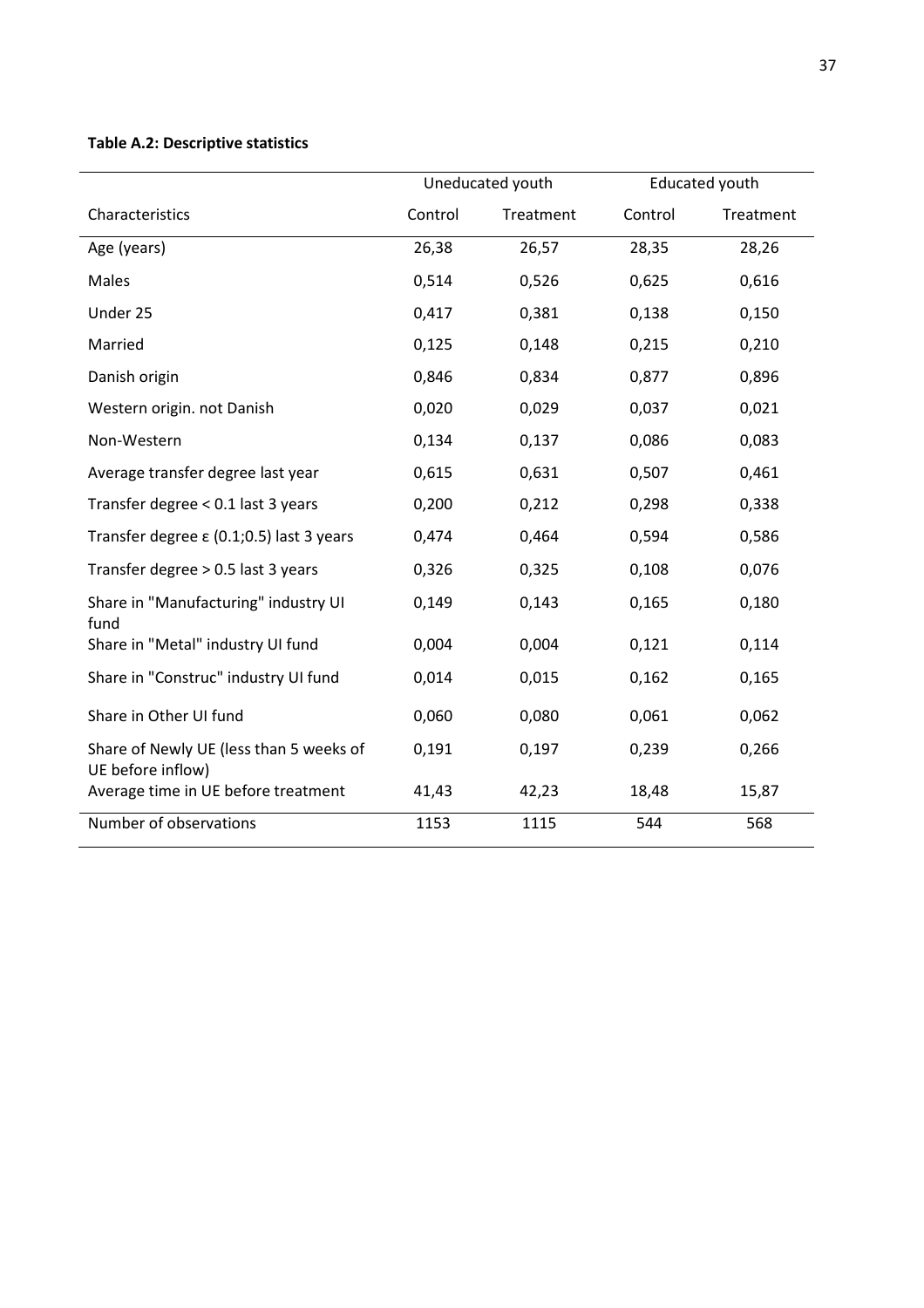|                                                              | Pooled sample |           |
|--------------------------------------------------------------|---------------|-----------|
| Characteristics                                              | Control       | Treatment |
| Age (years)                                                  | 27,01         | 27,13     |
| <b>Males</b>                                                 | 0,550         | 0,557     |
| Under 25                                                     | 0,328         | 0,303     |
| Married                                                      | 0,154         | 0,169     |
| Danish origin                                                | 0,856         | 0,855     |
| Western origin. not Danish                                   | 0,025         | 0,026     |
| Non-Western                                                  | 0,119         | 0,119     |
| Average transfer degree last year                            | 0,581         | 0,573     |
| Transfer degree < 0.1 last 3 years                           | 0,200         | 0,224     |
| Transfer degree ε (0.1;0.5) last 3 years                     | 0,485         | 0,476     |
| Transfer degree > 0.5 last 3 years                           | 0,315         | 0,300     |
| Share in "Manufacturing" industry UI<br>fund                 | 0,154         | 0,155     |
| Share in "Metal" industry UI fund                            | 0,042         | 0,042     |
| Share in "Construc" industry UI fund                         | 0,060         | 0,066     |
| Share in Other UI fund                                       | 0,060         | 0,074     |
| Share of Newly UE (less than 5 weeks of<br>UE before inflow) | 0,318         | 0,332     |
| Average time in UE before treatment                          | 30,28         | 31,10     |
| Number of observations                                       | 1697          | 1683      |

### Table A.3: Descriptive statistics (pooled sample)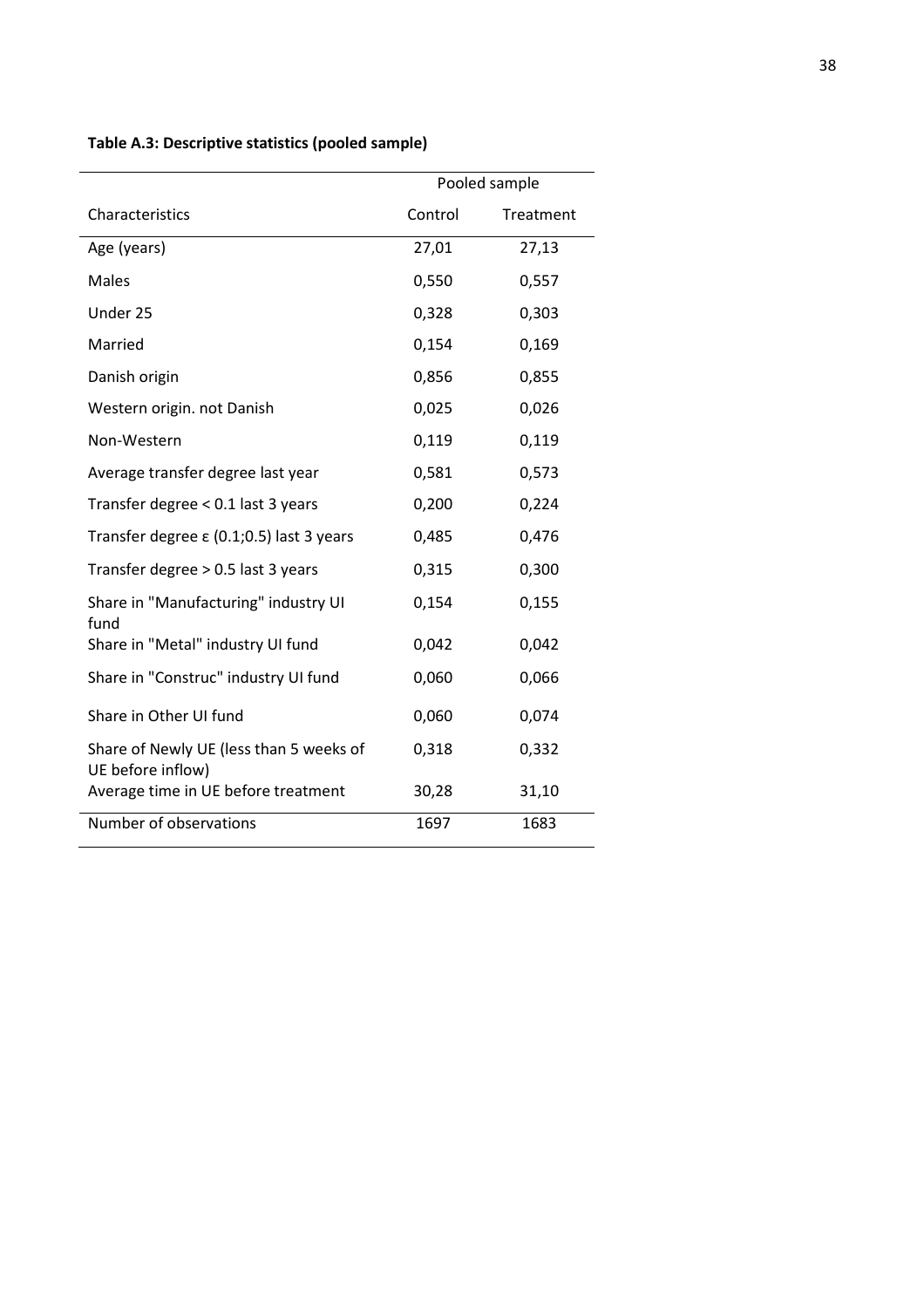#### Figure A.1: Precautionary programmes



Figure A.2: